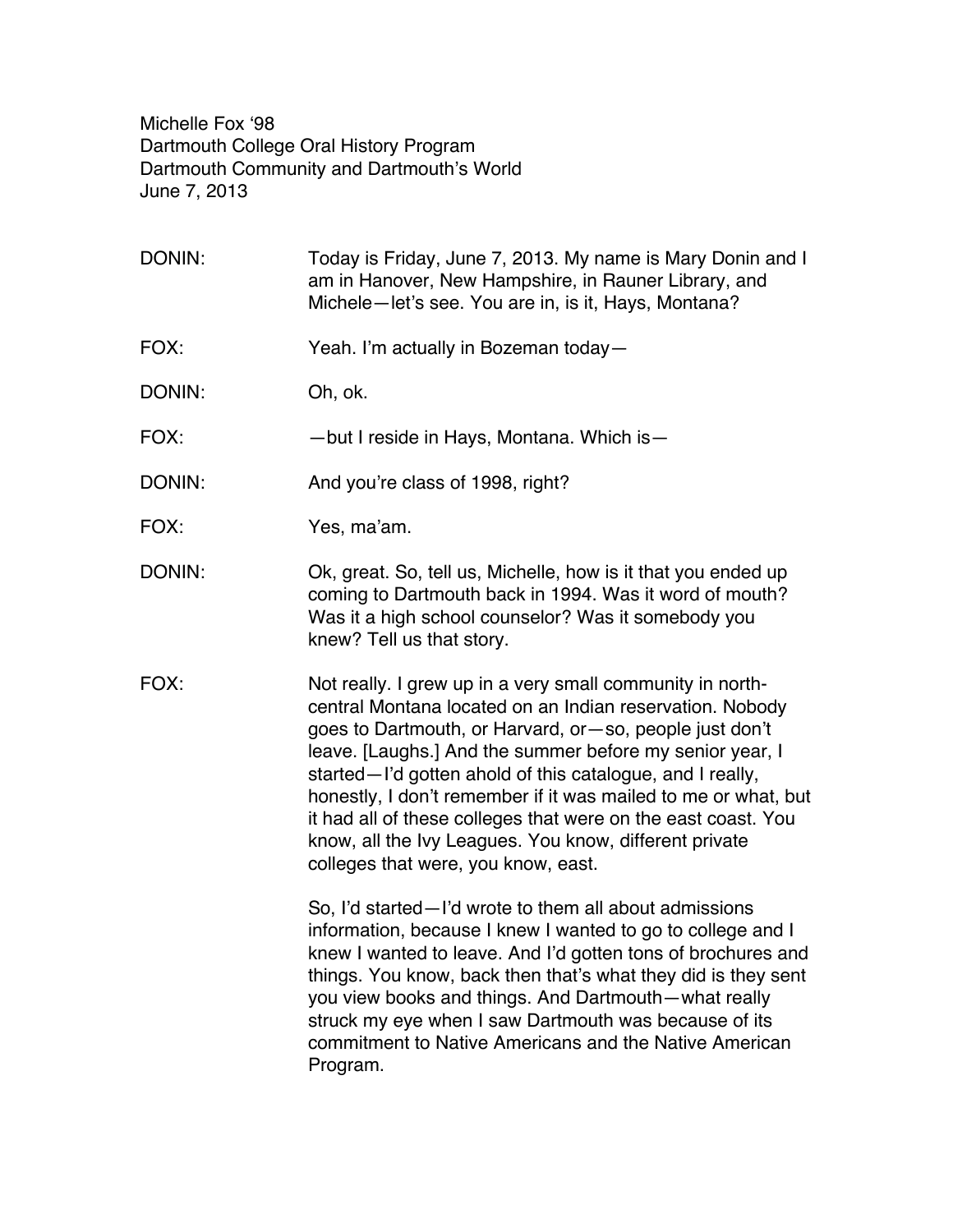|        | To make a long story short, that fall I was contacted by John<br>Sirois, who is now a really good friend of mine. He was the<br>Native American Program-he was kind of a recruiter for<br>that. And he contact-                                                                                 |
|--------|-------------------------------------------------------------------------------------------------------------------------------------------------------------------------------------------------------------------------------------------------------------------------------------------------|
| DONIN: | He worked for Dartmouth?                                                                                                                                                                                                                                                                        |
| FOX:   | He worked for Dartmouth, yeah. And he's actually, now, he<br>is the chairman of the Colville Tribe in Washington.                                                                                                                                                                               |
| DONIN: | Wow.                                                                                                                                                                                                                                                                                            |
| FOX:   | Yeah. And he was basically like a recruiter. He was the<br>Native American recruiter for Dartmouth. And he called, and<br>I could really identify with him just by how he talked and the<br>fact that he was another Native student who had grown up<br>on the reservation in Omak, Washington. |
|        | So, I went on the Native Fly-In Program and it was-wow. It<br>was such a-it was just a total change from anything. I'd<br>never seen anything like it.                                                                                                                                          |
| DONIN: | What is—was that something the college was running, the<br>Native Fly-In Program?                                                                                                                                                                                                               |
| FOX:   | Yeah. And, you know, up until a few years ago they still—I<br>don't know, they might still have it now, but there's a lot of $-$<br>that's how they recruit a lot of their Native students, they<br>have a fly-in program and they bring you in for a few days.                                 |
| DONIN: | Is it over the summer?                                                                                                                                                                                                                                                                          |
| FOX:   | No. When I went, it was in the fall. Yeah.                                                                                                                                                                                                                                                      |
| DONIN: | So the fall of your senior year in high school, then.                                                                                                                                                                                                                                           |
| FOX:   | Mm-hm, mm-hm.                                                                                                                                                                                                                                                                                   |
| DONIN: | Uh-huh. And were you there with other-                                                                                                                                                                                                                                                          |
| FOX:   | Yeah.                                                                                                                                                                                                                                                                                           |
| DONIN: | I mean, they bring in a whole group of Native Americans-                                                                                                                                                                                                                                        |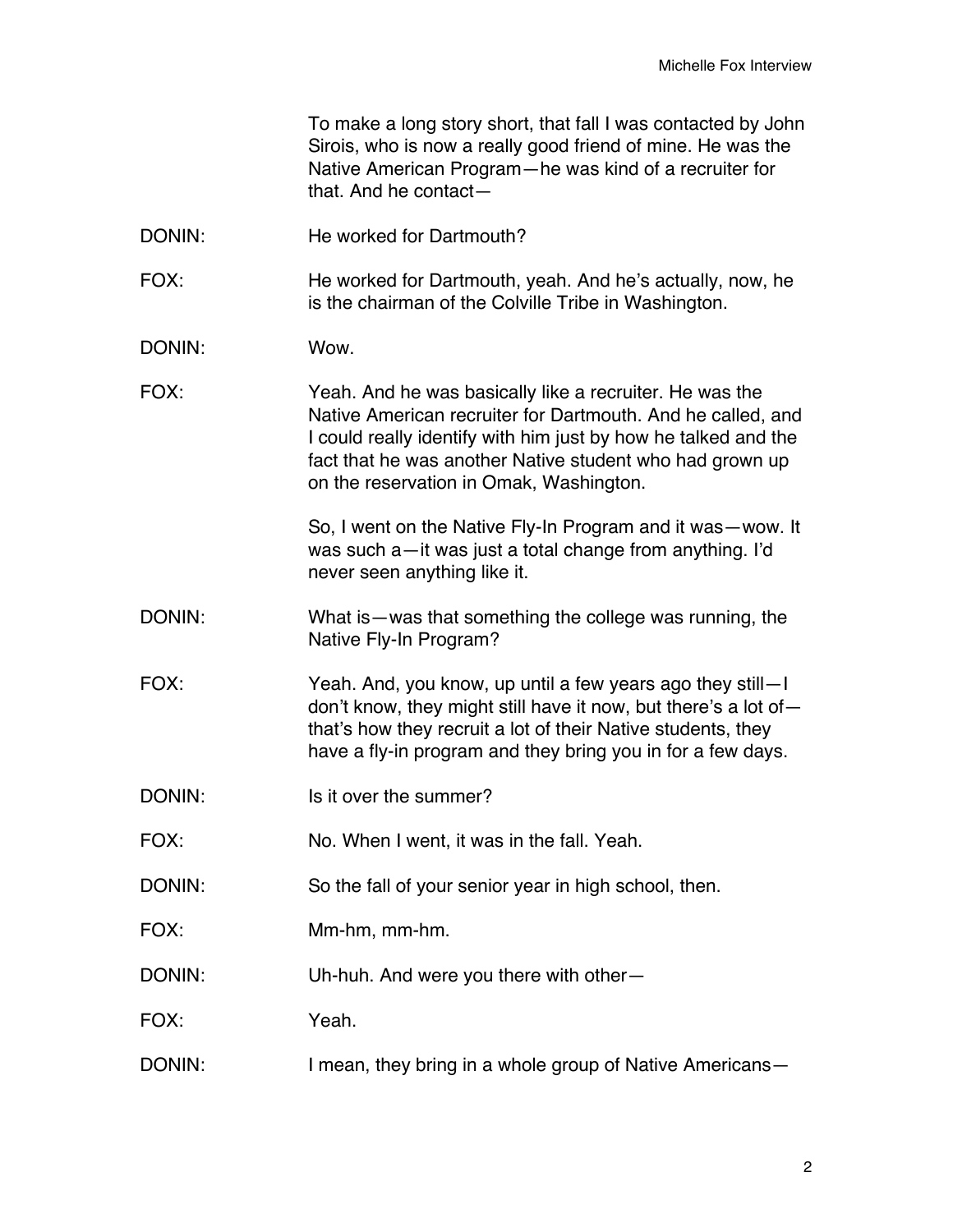- FOX: They brought in, I think, it was about fifteen of us or so.
- DONIN: Uh-huh!

FOX: Fifteen to twenty. But yeah, they brought in a whole group.

- DONIN: And you came on your own, not with your family or anything.
- FOX: Yeah, no. You just come on your own, and it was—the crazy thing is that you could tell that the people who made the arrangements weren't—they didn't understand how it works in Montana. In Montana we drive. When we wanna go somewhere, we drive. That's—you know, three hours isn't a big deal. And we live—we're three hours from Billings or Great Falls, either way you look at it, three hours from the nearest airport. There's one of those little, itty-bitty airports in a town called Havre that's just, like, seventy-five miles from us. They actually flew me out of Havre, into Billings, then into Hanover, which was crazy because I had to get on two of and, I think that was the second time I flew in my life—and I had to get on two of those little, itty-bitty planes [chuckles].
- DONIN: Ooh!
- FOX: But, yeah. So, that's kind of how I got there. I applied early decision and I was accepted, so I knew right around Christmastime where I was gonna go.
- DONIN: Did you consider any other colleges?
- FOX: No, no. I didn't.
- DONIN: So the pull, I assume, was because of the support of Native American students here that attracted you.
- FOX: That was really important to me. And, honestly, I don't think—you know, now, I would think I would have done fine, you know. But back then, I think it would have been very hard for me to go anywhere else that didn't have the support that Dartmouth did for their Native students. That was *really* important to me. And that was really important to why I was able to matriculate and then actually graduate.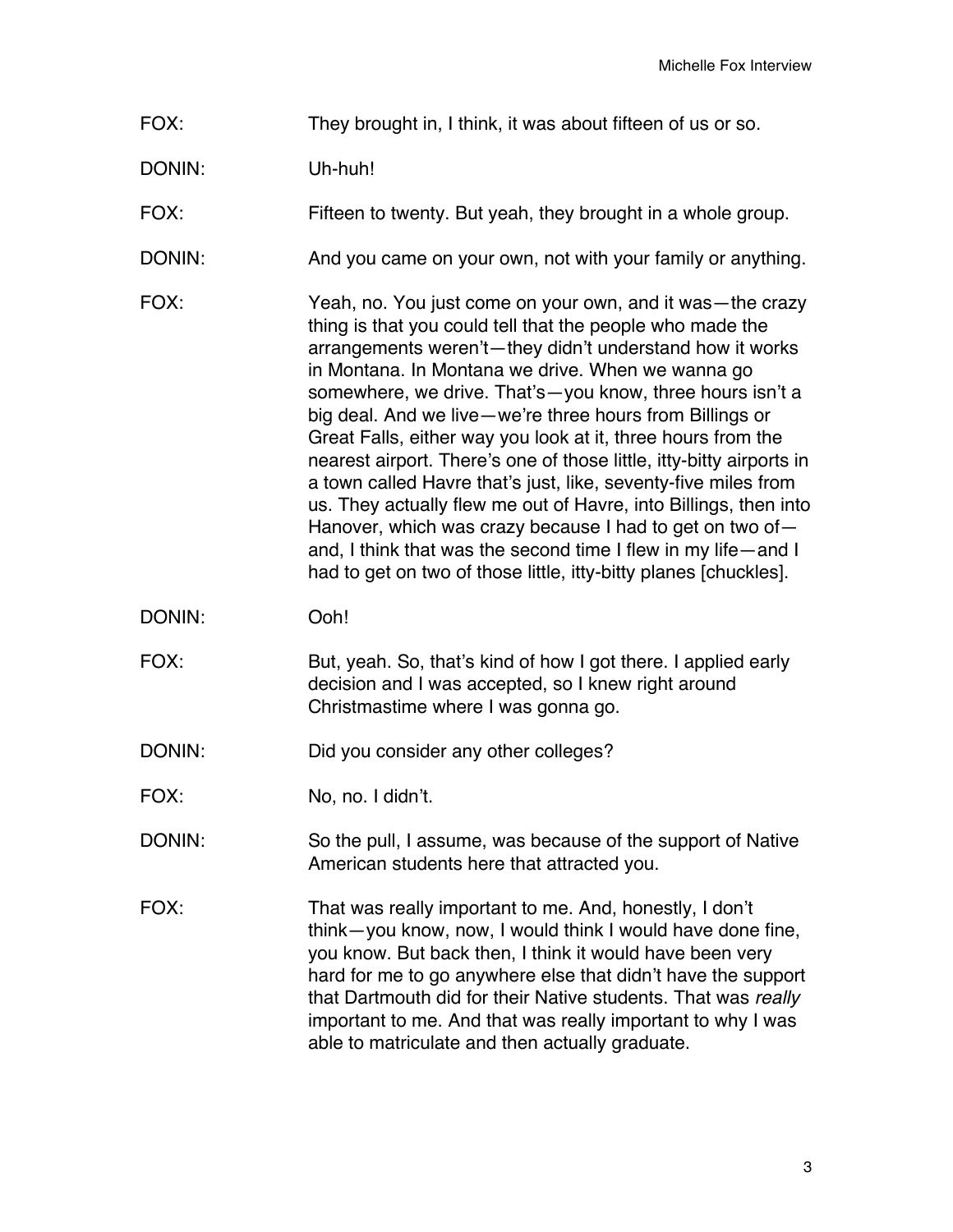- DONIN: So, just to put some context to this, did you grow up on a reservation?
- FOX: Yes, yes. I grew up on the Fort Belknap Indian Reservation, on a ranch. Cattle ranch. My dad was in the military. We moved back—I think I was, like, three-and-a-half, I don't even remember. I very vaguely remember, even, memories of anything other than living on the reservation. We moved back when I was young. I was educated there. I grew up there. And, you know, my life was very different from many your typical Dartmouth student, you know. I wasn't prepared to go to a place like Dartmouth. Again, you know, I grew up on a cattle ranch, a working cattle ranch.

And I actually, now—it's kind of ironic: when I went to Dartmouth, I though, *Oh, I'm never gonna have to look at another cow again. I'm never gonna have to tag a calf, I'm never gonna have to feed cows in the winter, I'm never that's it. This is gonna help me so I don't have to grow up and be a rancher.* And here we are, what are we? Almost nineteen years later, and I actually run that same ranch with my husband that I grew up on [chuckles].

- DONIN: Fantastic. Full circle.
- FOX: [Chuckles].
- DONIN: Full circle.

FOX: But, I guess, with what I've gained at Dartmouth and, you know, my work experience, it's a business and I treat it as such. So, it's interesting, I'm a fifth generation cattle rancher, and that's a lot to be said.

DONIN: Yeah.

FOX: There's so much history in that. My—

DONIN: So you were very brave to leave—

FOX: Yeah.

DONIN: — —this safe environment, which was basically the only one you knew—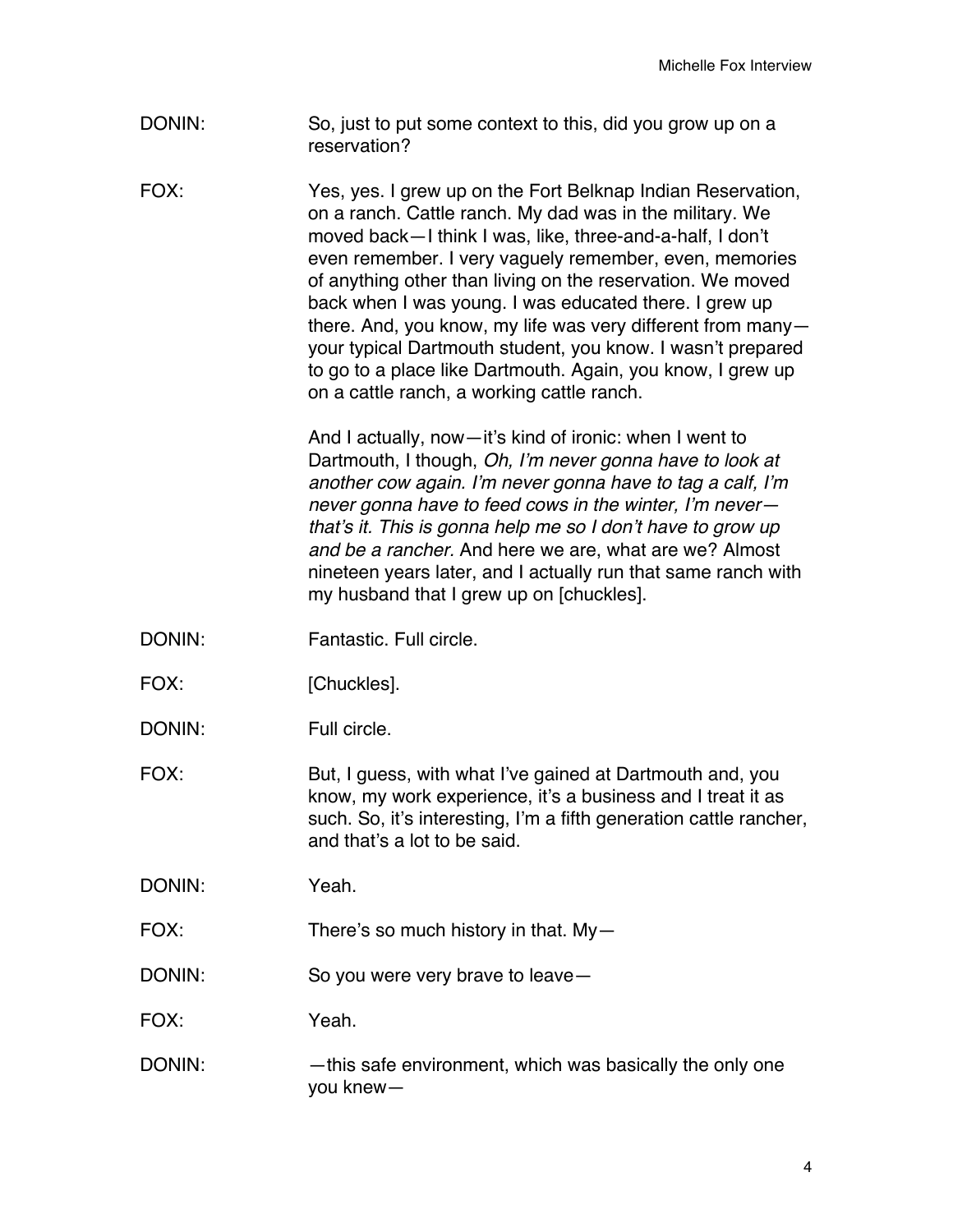| FOX:   | Mm-hm.                                                                                                                                                                                                                                                                                                                                                                                                                                                                                                                                                                                                                        |
|--------|-------------------------------------------------------------------------------------------------------------------------------------------------------------------------------------------------------------------------------------------------------------------------------------------------------------------------------------------------------------------------------------------------------------------------------------------------------------------------------------------------------------------------------------------------------------------------------------------------------------------------------|
| DONIN: | - to come all the way across country and enter this totally<br>strange and unfamiliar territory to you. What did your family<br>make of this decision?                                                                                                                                                                                                                                                                                                                                                                                                                                                                        |
| FOX:   | I don't know. I don't even know if they really knew what to<br>think. But I went. You know, that fall—that summer right after<br>I graduated, I had an aunt who lived in Alaska and I went up.<br>I thought, Well, I'll go up there and I'll work. Because there's<br>not a whole lot of jobs on the reservation.                                                                                                                                                                                                                                                                                                             |
| DONIN: | Uh-huh.                                                                                                                                                                                                                                                                                                                                                                                                                                                                                                                                                                                                                       |
| FOX:   | So that summer before I went to Dartmouth, I went to Alaska<br>and worked for the summer. And that was a good experience<br>'cause it kinda taught me a little bit about, you know, having<br>to take care of yourself, living away, you know, right? Not<br>being right there with your parents and your family there.<br>You gotta understand: where I-I mean, I lived literally next<br>door to my grandmother, my aunt, my uncle, I mean, my<br>family live in this very small-on this small area. I mean,<br>there's probably eight or nine houses and the road to it is<br>called Fox Drive. The gravel road, mind you. |
| DONIN: | Wow.                                                                                                                                                                                                                                                                                                                                                                                                                                                                                                                                                                                                                          |
| FOX:   | But, I mean, I lived so close to the vicinity of my family, such<br>a, you know — very close to my grandmother and my cousins,<br>in this small community. And I was always smart enough in<br>school, you know, but they didn't-I don't know what they-<br>but I went.                                                                                                                                                                                                                                                                                                                                                       |
|        | And there were times it was really hard. Financially it was<br>hard, for me. Mentally, you know. My first couple years, you<br>know-one year I had to take off because I didn't have<br>enough money to go back to school. But I was fortunate<br>enough to be able to go back the following year. And I was<br>able to graduate with my class, which was important to me.                                                                                                                                                                                                                                                    |
| DONIN: | So, let's talk about what you found when you first got here in<br>the fall of 1994.                                                                                                                                                                                                                                                                                                                                                                                                                                                                                                                                           |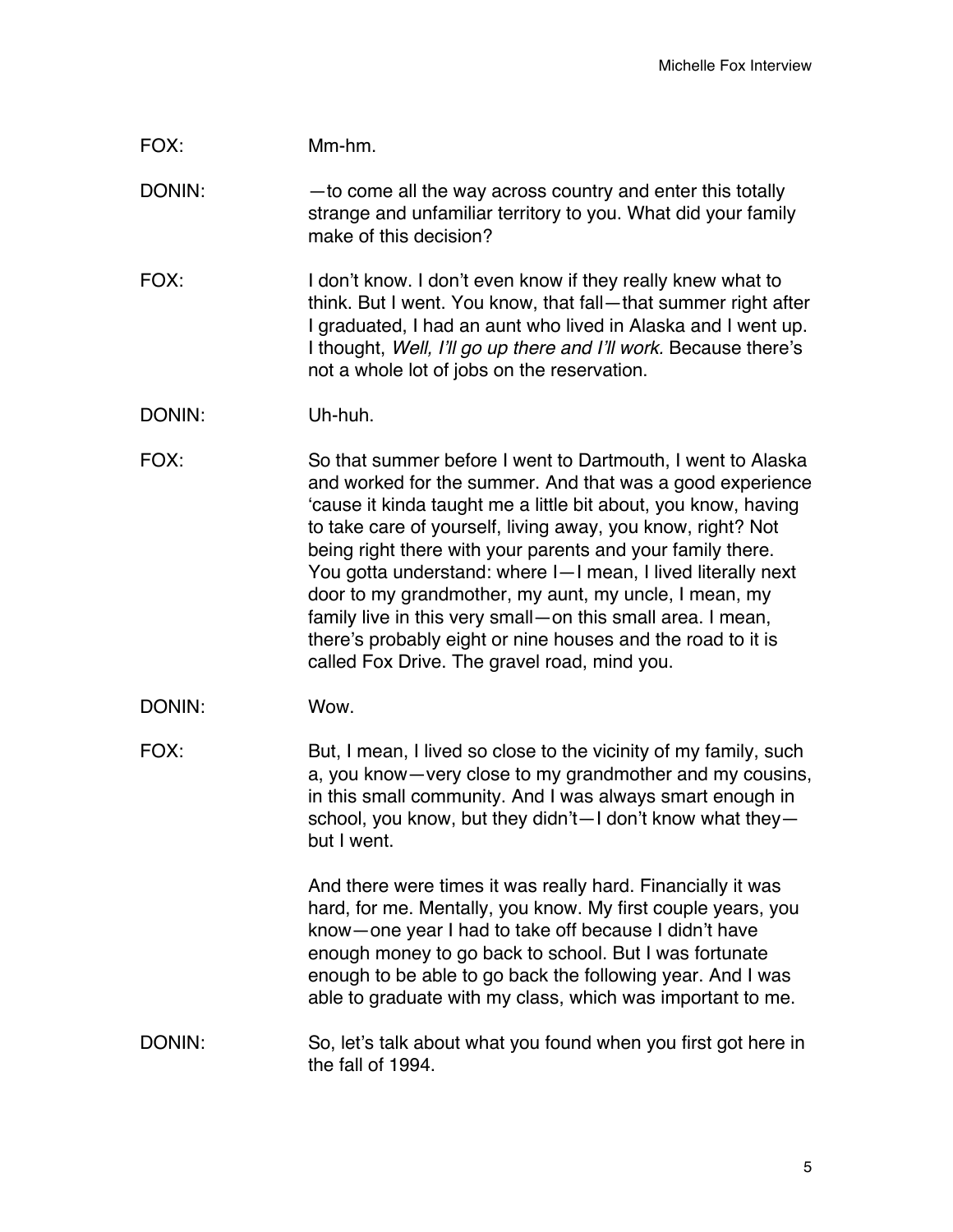| FOX:   | [Laughs.]                                                                                                                                                                                                                                                                                                                                                                                                                                       |
|--------|-------------------------------------------------------------------------------------------------------------------------------------------------------------------------------------------------------------------------------------------------------------------------------------------------------------------------------------------------------------------------------------------------------------------------------------------------|
| DONIN: | Just, you know, in terms of your daily life. What dormitory did<br>they put you in?                                                                                                                                                                                                                                                                                                                                                             |
| FOX:   | I was in, is it Choate? Not Choate.                                                                                                                                                                                                                                                                                                                                                                                                             |
| DONIN: | Yeah!                                                                                                                                                                                                                                                                                                                                                                                                                                           |
| FOX:   | They looked like—it's those ones that were built, like, in the<br>'60s. No, I don't think it's Choate.                                                                                                                                                                                                                                                                                                                                          |
| DONIN: | The flat white ones that are just sort of boxy?                                                                                                                                                                                                                                                                                                                                                                                                 |
| FOX:   | Yeah! They're over-                                                                                                                                                                                                                                                                                                                                                                                                                             |
| DONIN: | Near the River Cluster.                                                                                                                                                                                                                                                                                                                                                                                                                         |
| FOX:   | No, wasn't there. The ones right before that.                                                                                                                                                                                                                                                                                                                                                                                                   |
| DONIN: | Yeah, I think you're right. It was the Choates, then.                                                                                                                                                                                                                                                                                                                                                                                           |
| FOX:   | Are they the Choate?                                                                                                                                                                                                                                                                                                                                                                                                                            |
| DONIN: | Yep.                                                                                                                                                                                                                                                                                                                                                                                                                                            |
| FOX:   | Okay, yeah. And they look like 1950s, '60s architecture.                                                                                                                                                                                                                                                                                                                                                                                        |
| DONIN: | Yep.                                                                                                                                                                                                                                                                                                                                                                                                                                            |
| FOX:   | That's where I lived my first year. You know, everything was<br>just different. I mean, you ate different, you lived different. I<br>mean, I went from, you know, growing up [chuckles] in a<br>double-wide mobile home, runnin' cows and feedin' cows<br>and always having that responsibility. You know, that's<br>probably really what prepared me for that, for the rigors and<br>being able to withstand challenges and being accountable. |
| DONIN: | And to survive on your own in this strange place.                                                                                                                                                                                                                                                                                                                                                                                               |
| FOX:   | Yeah. Everything was different to me. Food was different.<br>You know, I'd never seen things like hummus. Bagels? We<br>didn't have bagels in Montana, at that time.                                                                                                                                                                                                                                                                            |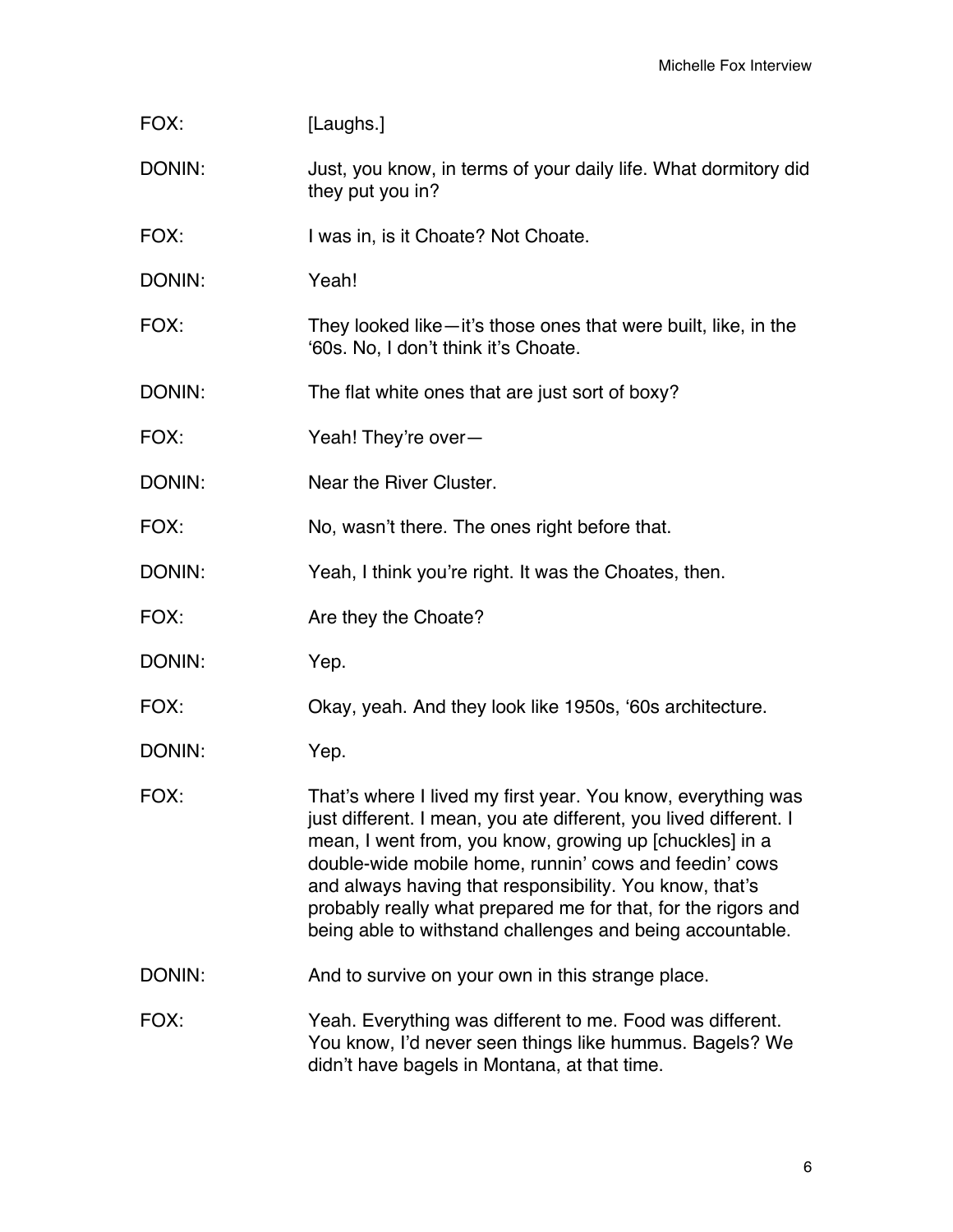- FOX: You know, everything. [Laughs.] Just things I saw, like a salad bar in Montana consists of some lettuce and some tomatoes and onions, maybe an egg. At Dartmouth, there were beans in there, and corn, and little noodles—
- DONIN: [Chuckles.]
- FOX: There were just—things were just very different. Very different. [Laughs.]
- DONIN: Lots of choices in the dining hall.
- FOX: Yeah, lots of choices. You know, there was always something just to experience there. And I tried to do as much as I could, but, again, my first year—especially my first term—I mean, I really struggled aca-—not—[sighs]. I don't know if "struggled" is the word, 'cause I did fine in terms of grades, but I felt that I had to work very hard to be able to stay there because I didn't feel as prepared as some of the other students in my classes.
- DONIN: But it sounds like it wasn't just academic preparation, it was social and personal preparation.
- FOX: No. Yeah, I mean there were so many variables there. One good thing is that actually during that Native Fly-In Program, I met another Native student from Oklahoma. Her name was Janet Johnson and she became—we're, to this day, we're still close. And she became my roommate. And now, to this day, she's one of my best friends. And we came from very similar backgrounds. She came from a small town in Oklahoma, you know, she was a Native student, grew up around her tribal community. You know, all she ever knew was that. And so we had each other.

There were other Native students there in the Native American Program. Plus, you know, you had all the Native American Studies classes you could take. So that was a big help in—that was a big factor in me being able to finish.

DONIN: Being able to feel supported and like you weren't alone.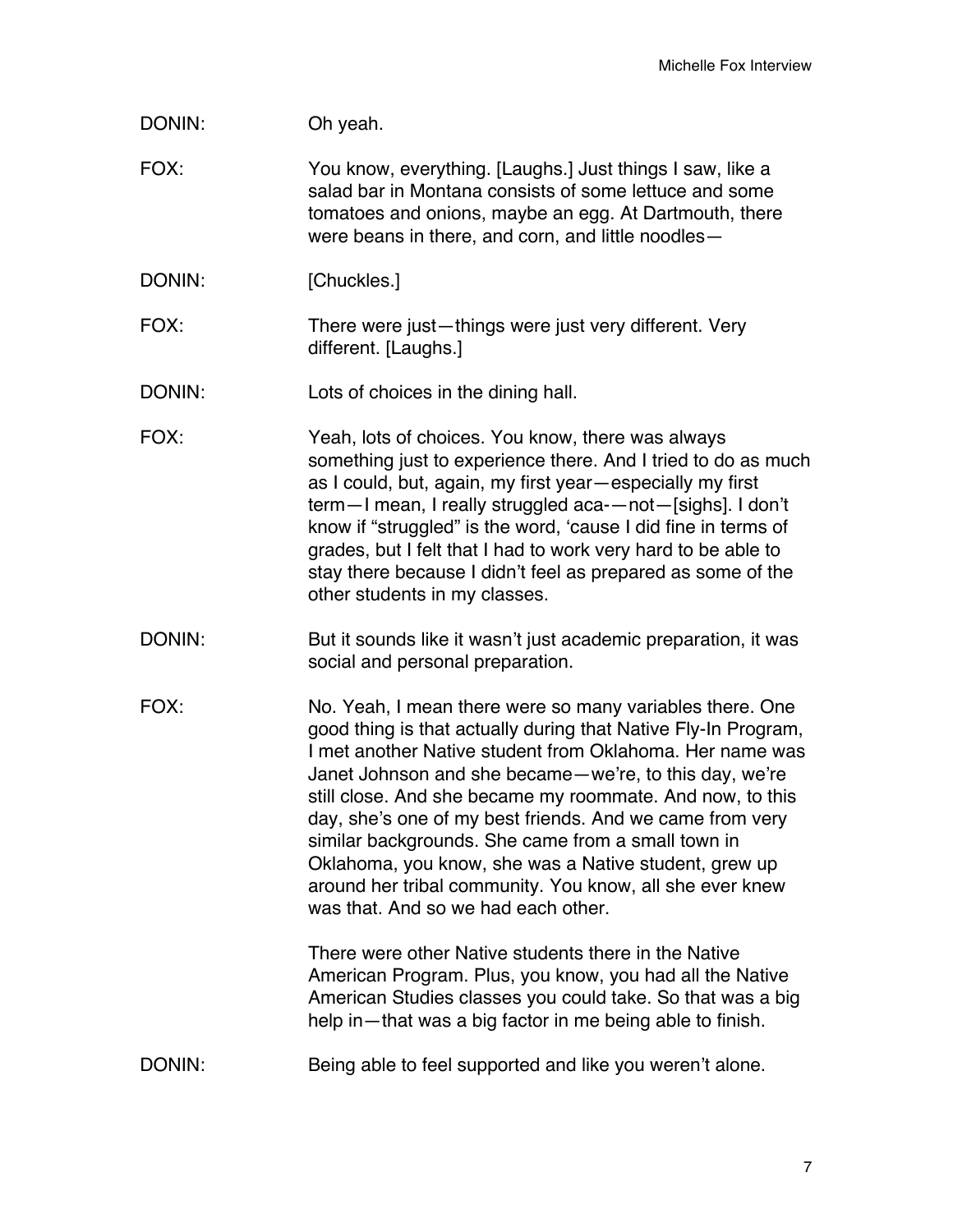| FOX:   | Oh yeah! Mm-hm.                                                                                                                                                                                                                                                                                                                                                                                                                                                                                                                                                                                                                                                                                                                                                                                                     |
|--------|---------------------------------------------------------------------------------------------------------------------------------------------------------------------------------------------------------------------------------------------------------------------------------------------------------------------------------------------------------------------------------------------------------------------------------------------------------------------------------------------------------------------------------------------------------------------------------------------------------------------------------------------------------------------------------------------------------------------------------------------------------------------------------------------------------------------|
| DONIN: | And, so, who became your community? Once you got over<br>the initial sort of adjustment period of the first term-                                                                                                                                                                                                                                                                                                                                                                                                                                                                                                                                                                                                                                                                                                   |
| FOX:   | Mm-hm.                                                                                                                                                                                                                                                                                                                                                                                                                                                                                                                                                                                                                                                                                                                                                                                                              |
| DONIN: | First of all, I guess I should ask you, if we're going<br>chronologically here, did you participate in the orientation,<br>the freshman trip?                                                                                                                                                                                                                                                                                                                                                                                                                                                                                                                                                                                                                                                                       |
| FOX:   | No, I didn't do that. Huh-uh. And I can't remember why. I<br>think I was gone when the stuff came in the mail, but I didn't<br>go to one of those DOC trips, no.                                                                                                                                                                                                                                                                                                                                                                                                                                                                                                                                                                                                                                                    |
| DONIN: | Ok. So, you arrived on campus and you were sort of one<br>step behind a lot of the students 'cause they'd probably all<br>met each other.                                                                                                                                                                                                                                                                                                                                                                                                                                                                                                                                                                                                                                                                           |
| FOX:   | Formed relationships. Yeah. But me and Janet, we really<br>stuck together.                                                                                                                                                                                                                                                                                                                                                                                                                                                                                                                                                                                                                                                                                                                                          |
| DONIN: | Great. So who became your larger community? Did you feel<br>any sort of threat to your identity because you were<br>surrounded by all these white kids?                                                                                                                                                                                                                                                                                                                                                                                                                                                                                                                                                                                                                                                             |
| FOX:   | No, no. You know, it was—the one thing that always struck<br>me as funny is Dartmouth always boasted that they had all<br>these Native students, but what you need to be aware of is<br>that at Dartmouth there's two different groups of Native<br>students. There's the group of students that really have ties<br>to who they are. They are Native. They look like — and that's<br>a really loose word, because I'm not a-your typical Native<br>today doesn't look like what you'd think they look like, you<br>know. We're all different colors and shapes and sizes, I<br>mean, it's-you know. You look at me and then you look at<br>my husband, he's very Native looking, and so-<br>But, anyway, there's two different groups of Indians at<br>Dartmouth. There's the one group that still has very strong |
|        | ties to who they are, then you have the other group-and I<br>don't—for lack of a better term, they were the ones who<br>checked the box maybe hoping that would give them an<br>advantage to get into Dartmouth. So.                                                                                                                                                                                                                                                                                                                                                                                                                                                                                                                                                                                                |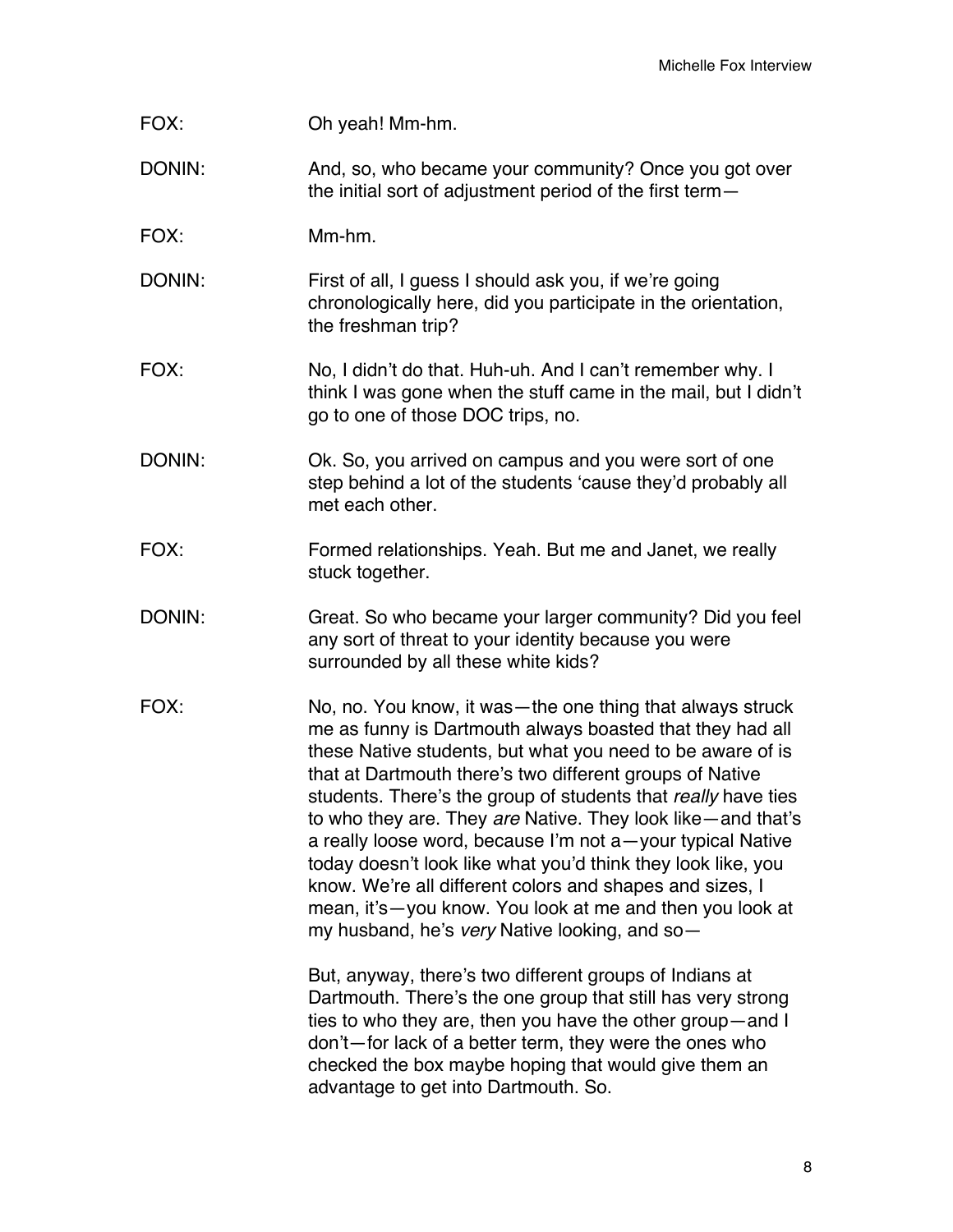DONIN: And how are they different from you?

FOX: They didn't have the same experiences as us. You know, when you grow up on a reservation you grow up with really strong ties to your community. You know, you just have a you see things different. Indian country's very small; you know a lot of the same people. Versus ones that, you know, their great-grandma was a Cherokee and they were told that.

DONIN: But they're not living on a reservation, for instance.

FOX: Yeah. And it's not even that. There were some of them, like, there was another guy who grew up in Touse [sp?] and Albuquerque. You know, they still went home every weekend to see their family on the reservation. That's not it. That didn't—you know, there were still a lot of them in the group that we were most familiar with, that had real strong ties to their community.

> But then there were some that, you know, we'd see and they'd never came to the Native American Program meetings or never really participated, so.

- DONIN: Oh, I see. So they weren't interested in sort of staying within the Native American community at Dartmouth, they were going out into—
- FOX: Yeah.

DONIN: I see.

- FOX: And I had very few—I don't know why—I had very few non-Indian friends at Dartmouth.
- DONIN: Uh-huh.
- FOX: I don't mean…
- DONIN: That was your choice? Or it's just the way it happened?
- FOX: Just the way it happened. I mean, yeah.
- DONIN: Yeah.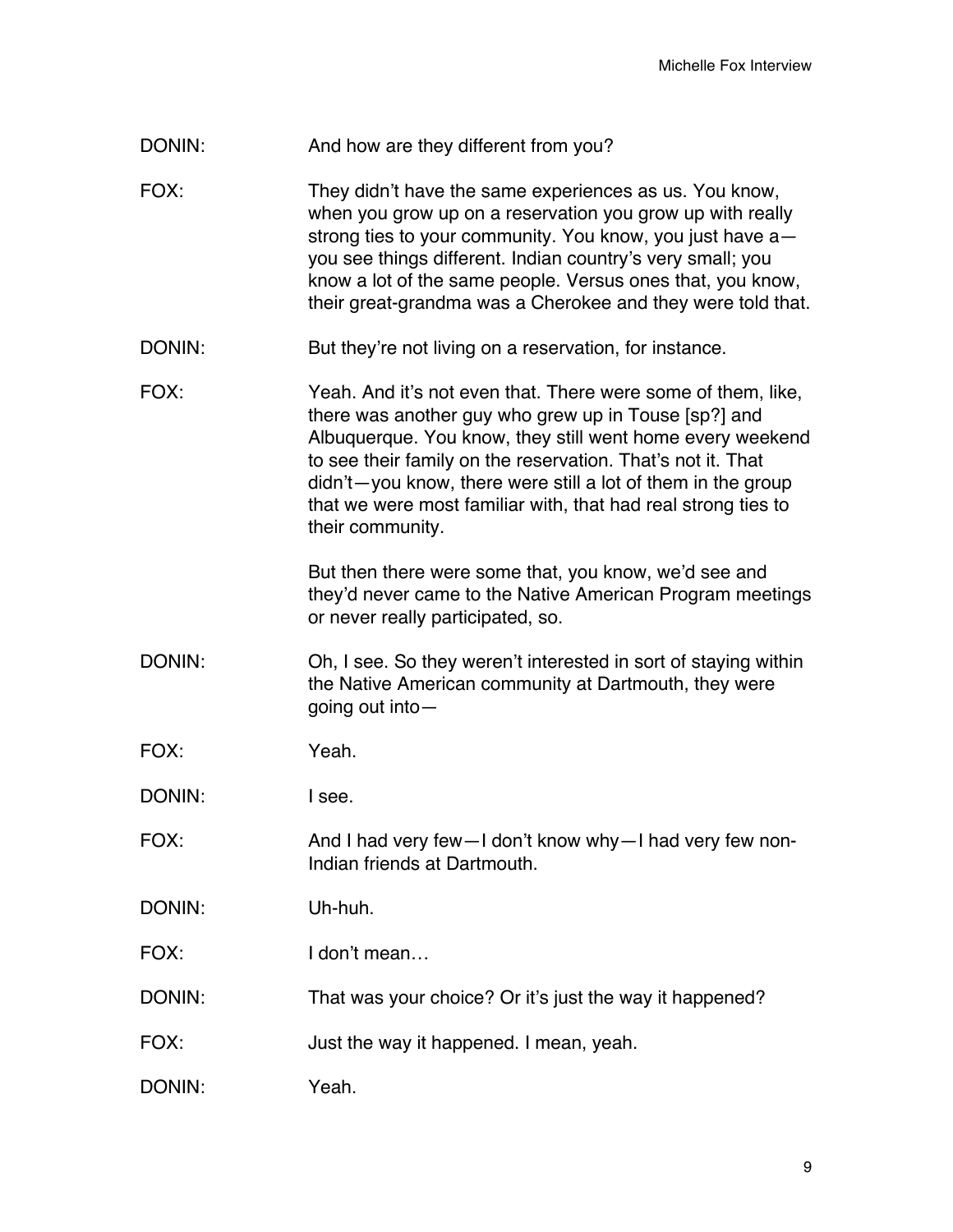FOX: I think I have more non-Indian friends now than [laughs] I did when I was in college. DONIN: Right, right. So, did you—were you attracted at all to the sort of traditional Greek life that was going on here as a vehicle for your social life? FOX: No. I didn't participate in that at all. I didn't really understand that. DONIN: And your group of friends weren't interested in participating. FOX: No. I think eventually some of them—like in the later years had joined one called Tabard or something like that— DONIN: Uh-huh, uh-huh. FOX: Some of the men [chuckles] were in a fraternity called Bones Gate. But, no. That was not—I was never interested in that. DONIN: And did you feel you had support and resources for a good social life and meeting friends just by staying within your group, your Native American group? FOX: Yeah. But really, at Dartmouth my goal wasn't to make friends. My goal was to finish and not drop out, because you gotta think: for someone like me, especially being from a reservation, your own people are your own worst critic. I had a lotta people assume that I wasn't going to be able to finish there or who doubted that I was gonna be able to follow through on my commitment. DONIN: Oh. FOX: So, I really… Going to school and finishing was always my paramount goal. That was always the first thing. The other stuff came second. The social life, activities, that really wasn't all that important to me. I had to study a lot; I had to work a lot. And I had to work to be able to stay there, to be able to afford to stay there, so there were times where I had

two part-time jobs. So I had a really different experience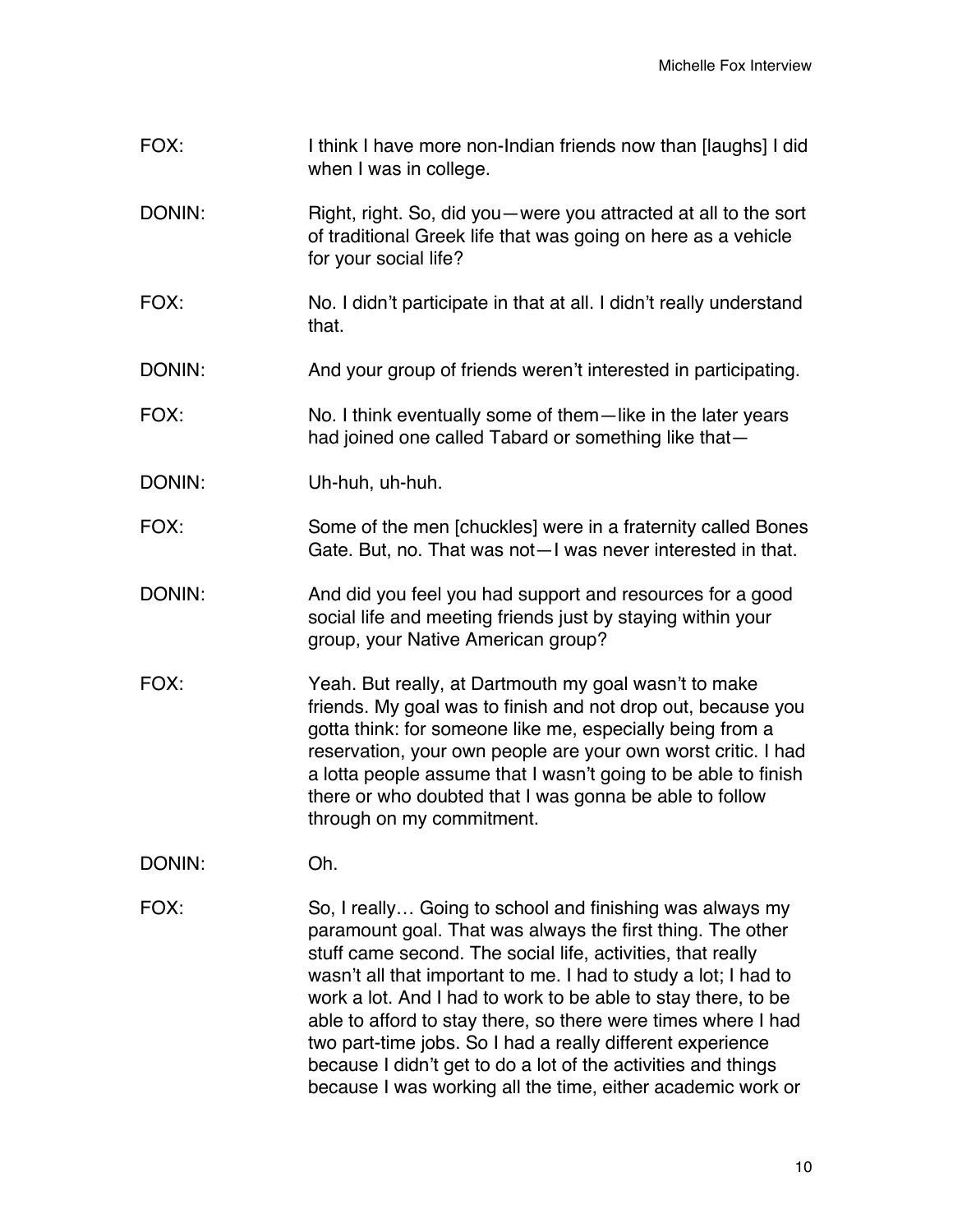actual work-study and then a job, because I had to support myself. I didn't have a whole lot of help from my family.

While I was there my dad—our ranch actually ended up getting foreclosed on and so my parents pretty much lost everything financially. So I didn't have a whole lot of support there.

- DONIN: Right. So you were responsible for earning money.
- FOX: Yeah, I mean I had to or I couldn't stay there.
- DONIN: Yeah.
- FOX: And the way I looked at it is that this was my opportunity to make my life better, and that if I didn't take advantage of it and follow through with it then I didn't really have a whole lot of positive alternatives. So that was always—you know, if anything—if I left, or— If I remember how I thought when I was there, that was it. *I have to finish. I have to do whatever it takes to graduate.*
- DONIN: And did you experience any sort of resentment or, you know, lack of understanding from your family and home—
- FOX: Yeah.
- DONIN: about why you'd gone?
- FOX: Yeah. It's like that. Yeah. I mean, even family and people I had been friends with—I mean, my life was just very different than the existence there. And even now, still, I still feel some of that. Even to this day.
- DONIN: People have not forgotten the fact that you left the reservation to go to college.
- FOX: Yeah, yeah. They think that somehow that *I* think that somehow that makes me more entitled to things, and [chuckles] that's not the case. But…
- DONIN: Is it the education piece of it that they resent? Or the fact-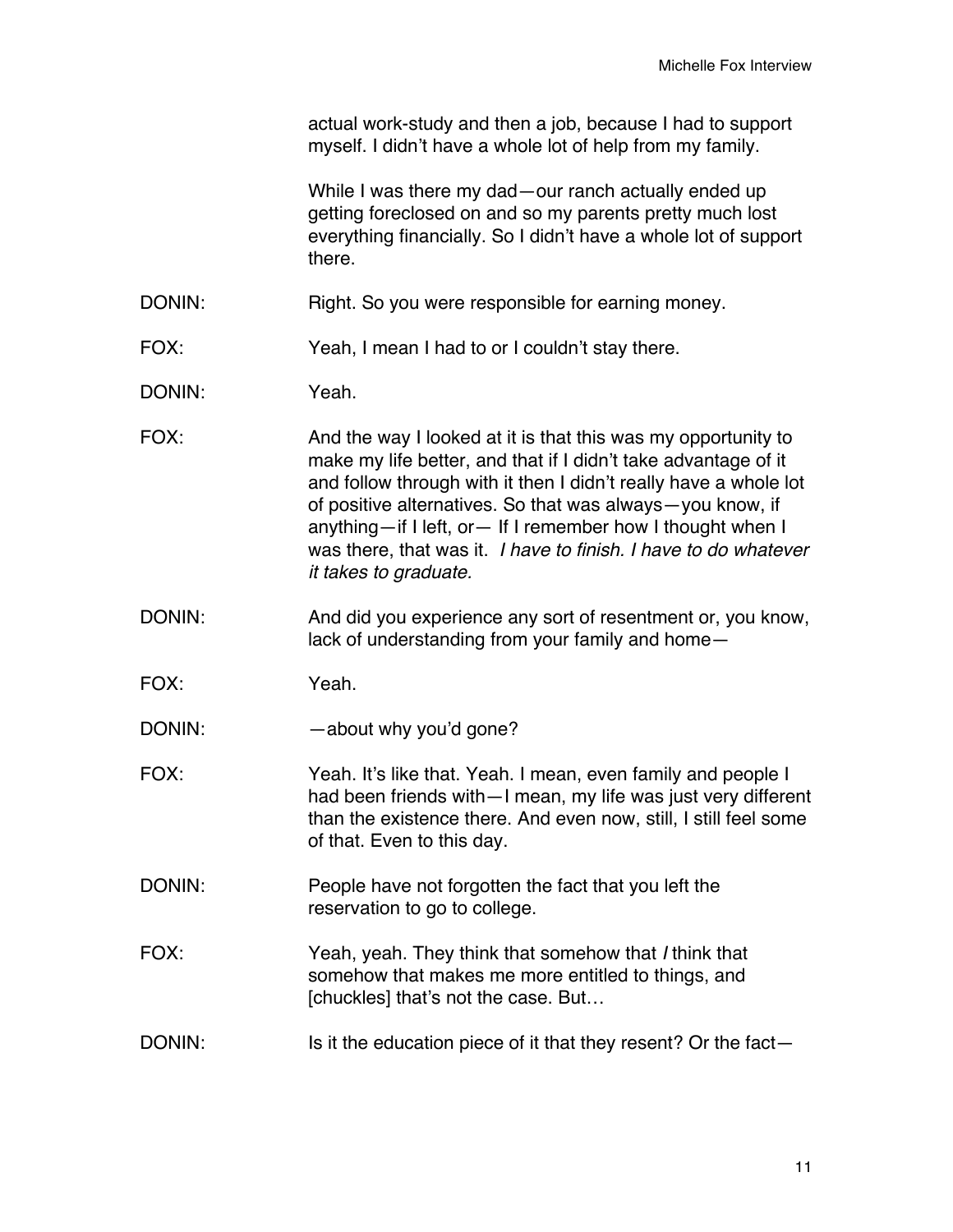| FOX:   | You know what? I think it's two-fold. I mean, I think, yeah, at<br>home there's a term, we call it the crab bucket syndrome.<br>Nobody likes to see anybody else get ahead because they're<br>so oppressed, they're so used to never having anything, of<br>never making their lives better. I mean, really that's like a<br>social norm there. And the ones that do, often seem like they<br>try their darnedest to ostracize them from the group, I guess<br>[chuckles].                                                                                                                                                                                                                            |
|--------|-------------------------------------------------------------------------------------------------------------------------------------------------------------------------------------------------------------------------------------------------------------------------------------------------------------------------------------------------------------------------------------------------------------------------------------------------------------------------------------------------------------------------------------------------------------------------------------------------------------------------------------------------------------------------------------------------------|
| DONIN: | Right.                                                                                                                                                                                                                                                                                                                                                                                                                                                                                                                                                                                                                                                                                                |
| FOX:   | Yeah, you know - now not so much. There's been a few<br>others that have gone on to go to school, but just there's a<br>distinction now between somebody like me. It's like, Oh, well,<br>she thinks she's this because she went to that school, you<br>know? It's almost like they try to discount what you've done.                                                                                                                                                                                                                                                                                                                                                                                 |
| DONIN: | Right. Well, let's turn this around, and while you were here<br>on campus, did you experience from the community here a<br>feeling of sort of being an outsider and not belonging?                                                                                                                                                                                                                                                                                                                                                                                                                                                                                                                    |
| FOX:   | You know, in a sense I did, yeah.                                                                                                                                                                                                                                                                                                                                                                                                                                                                                                                                                                                                                                                                     |
| DONIN: | How did it demonstrate itself?                                                                                                                                                                                                                                                                                                                                                                                                                                                                                                                                                                                                                                                                        |
| FOX:   | Well, I mean, we were just-there was one thing I noticed. I<br>really noticed this my senior year. I was in a senior seminar<br>for, I think it was, an environmental studies course, and there<br>was a couple guys in there and they were your typical<br>Dartmouth, fraternity, you know, elitist, felt like that was their<br>place in the world to be. And just the feeling I got from them<br>by being with them in a senior seminar. There was me and<br>another girl, she was a black girl who was in that class, and<br>we were kind of in their group, and that's the first time there it<br>honestly felt, These people don't think I'm as good as they<br>are or as entitled as they are. |
|        | Dartmouth was just-it was different. [Laughs.]                                                                                                                                                                                                                                                                                                                                                                                                                                                                                                                                                                                                                                                        |
| DONIN: | Very different, yeah.                                                                                                                                                                                                                                                                                                                                                                                                                                                                                                                                                                                                                                                                                 |
| FOX:   | Yeah, very different. And I haven't—I was back there<br>probably, oh, nine years ago I think was the last time I was                                                                                                                                                                                                                                                                                                                                                                                                                                                                                                                                                                                  |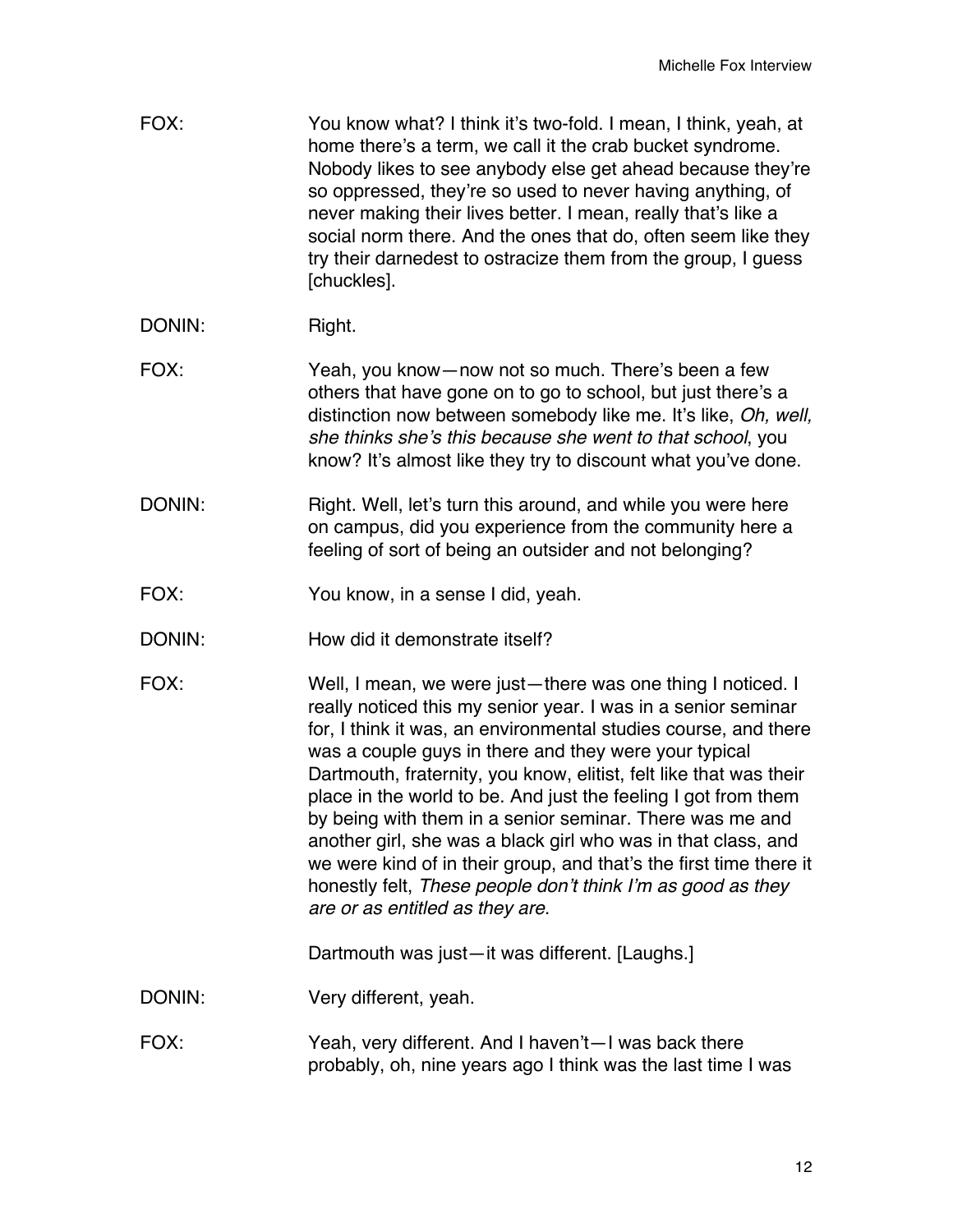there. The one thing I remember about it is it didn't change a whole lot. [Chuckles.]

- DONIN: Uh-huh.
- FOX: Everybody—even today, I'm sure you go there and there's people, they probably look the same as when I was there. They dress the same, they look the same, they act the same.

But really I didn't go out and try to, *I'm gonna go out and meet new people and find friends.* No. That was never *that*  important to me. I was more like, *I've gotta study and remember what I'm here for and finish.* That was always the goal.

- DONIN: Mm-hm. But you became involved—I mean, weren't you at one time the head of the Native American group that put on the Pow-Wow, that ran the Pow-Wow?
- FOX: Yeah! Yeah, I became involved in that. I think I was their president.
- DONIN: Yeah, I think... I was reading about you, in a quote somewhere—there was a woman on campus as a Montgomery Fellow named [Alyce] Spotted Bear—
- FOX: Oh yeah, yeah!
- DONIN: —and—
- FOX: She was from Fort Berthold? Mhm.
- DONIN: Yeah, that's right. Alyce Spotted Bear. And you're quoted in the article, you know, talking about the pleasure of having her on campus for a semester.
- FOX: Yeah, that was really important to me, just to see—'cause I could identify with people like her because they had—we really had similar upbringings. There's another one—he's actually enrolled in my tribe—his name was Joe [Joseph P.] Gone and he, my senior year, was working on something there. And so I think that's why I stayed very close to Native—actually, that was another major of mine, was Native American Studies. And I stayed very close to the Native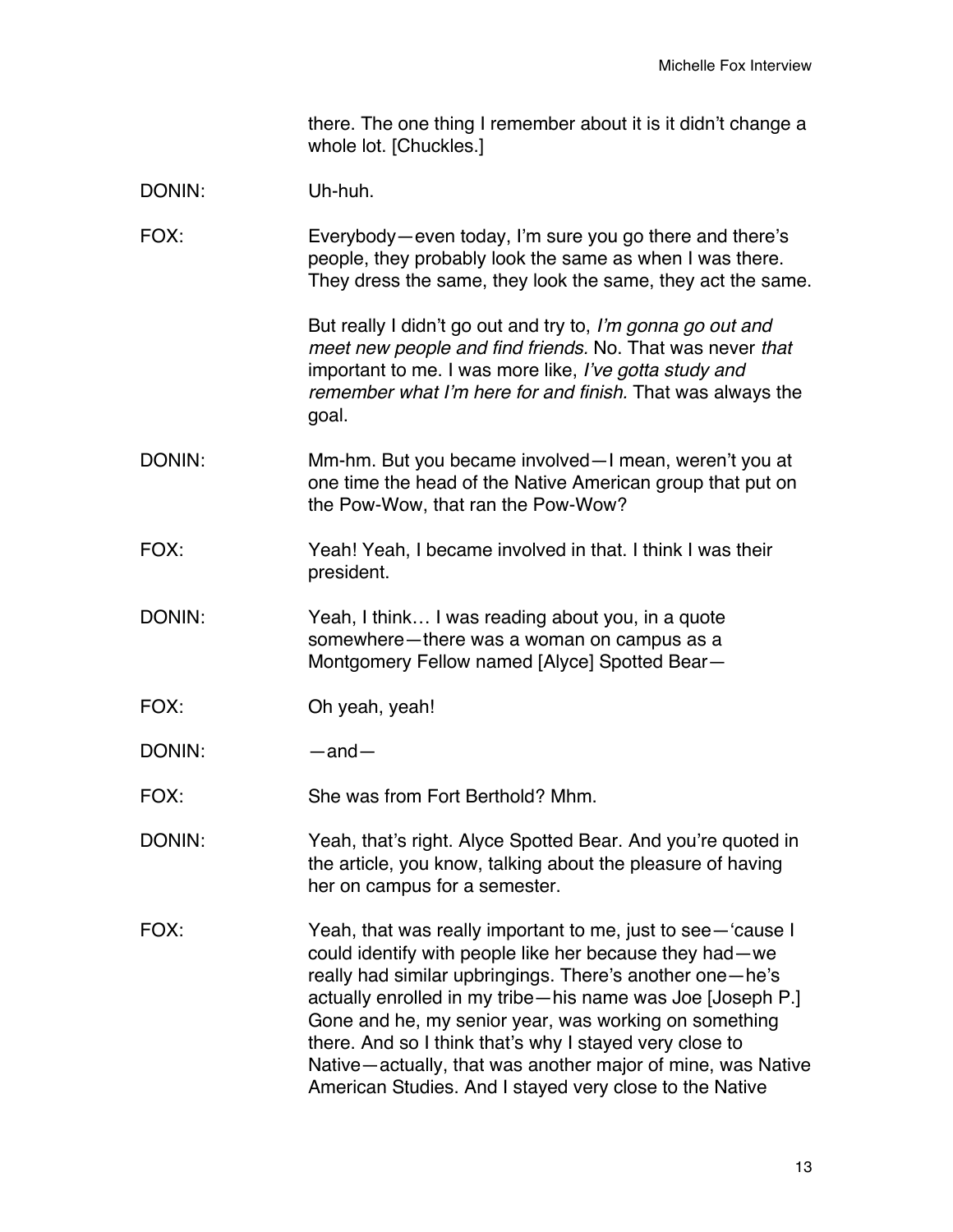American Program, insofar as that, you know, we'd go there on lunch, we'd go there on breaks, you know, that was my community while I was there.

- DONIN: Yeah, for sure.
- FOX: Yeah.
- DONIN: DONIN: Did you feel, or did you get the feeling from others, that you were constantly having to sort of explain who you are and what you're about?
- FOX: My first couple years yeah, but by my last two years I [chuckles] didn't even care, to be honest with you. But yeah, the first couple years I felt like that. My last two years I was very—you know, I'd gained more confidence, I knew that I was—I had felt that I was just as smart as everyone else to be—I was just as—I felt like I'd earned my stripes there. By that time I was just like, *I gotta finish.* You know?
- DONIN: And you did, and you graduated on time.
- FOX: Yeah.
- DONIN: Did your family come for graduation?
- FOX: No. Yeah, my family couldn't afford to come at that time.
- DONIN: Too expensive, yeah.
- FOX: Yeah. I actually—I came—and that was what—that was one thing that was really hard for me and still to this day it is an issue for me, that I finished there and nobody was there to see me walk. So that's—even to this day that's an issue that bothered me, because I'd worked so hard to get to that point, and so…
- DONIN: Well you had your community of friends here.
- FOX: Yeah, yeah. And I actually had finished—so, I actually had to come back and walk. And, you know, by that time I was in a job and my life was very different from college life. You know, I'd been out for about a term.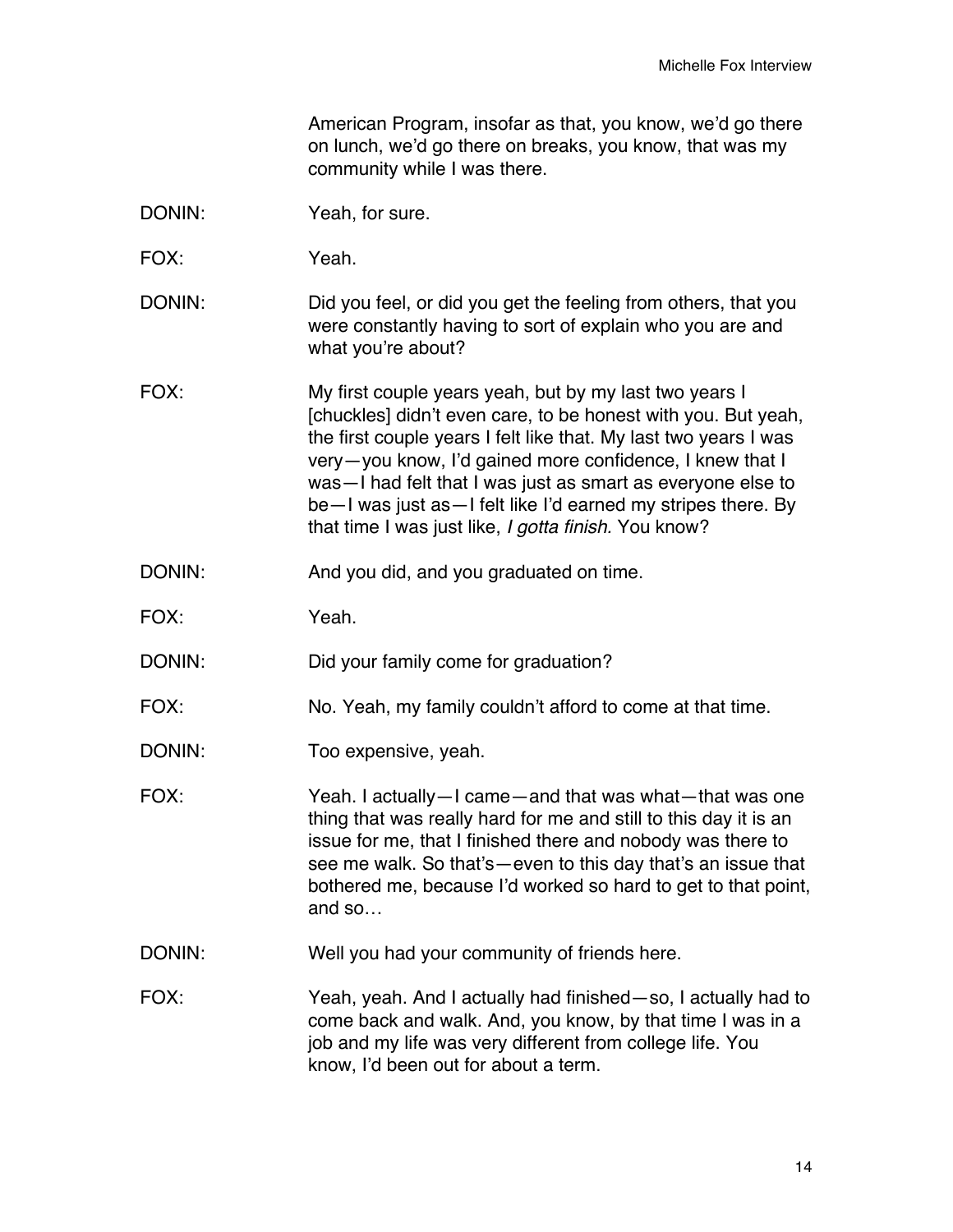| DONIN: | Oh, I see.                                                                                                                                                                |
|--------|---------------------------------------------------------------------------------------------------------------------------------------------------------------------------|
| FOX:   | Two terms, actually, 'cause I walked in '99. I graduated in<br>December of ninety-I finished in December of '98, that fall,<br>but I didn't walk until the spring of '99. |
|        | So, yeah, that was always somethin' that bothered me, even<br>to this day, that it bothers me, that my family didn't see that,<br>but it is what it is.                   |
| DONIN: | Well, you got that important diploma, so-                                                                                                                                 |
| FOX:   | Yeah! It's hangin' on my office wall. [Laughs.]                                                                                                                           |
| DONIN: | Nobody can take that away from you.                                                                                                                                       |
| FOX:   | No. Nobody can take that away.                                                                                                                                            |
| DONIN: | Yeah. Now, do you think-how did your Dartmouth<br>experience change you?                                                                                                  |
| FOX:   | [Pause.] Oh, you know-it's-Mary, it's opened-[pause].<br>You know, I never ever have had any regrets about going to<br>Dartmouth.                                         |
| DONIN: | Mhm.                                                                                                                                                                      |
| FOX:   | You know, thirty-thousand in loans later I still have no<br>regrets. I don't remember the last time I actually, you know,<br>really had to even look for a job.           |
|        | The experiences that it gave me, the education, the<br>foundation, you know it's really helped me become a<br>successful person.                                          |
| DONIN: | And you've gone back to your community as a successful<br>person.                                                                                                         |
| FOX:   | Yeah. I actually-today, I run the tribe's corporation.                                                                                                                    |
| DONIN: | Mm!                                                                                                                                                                       |
| FOX:   | I run about seventeen different enterprises for my tribe, and<br>last-actually, I was a political appointee about three and a                                             |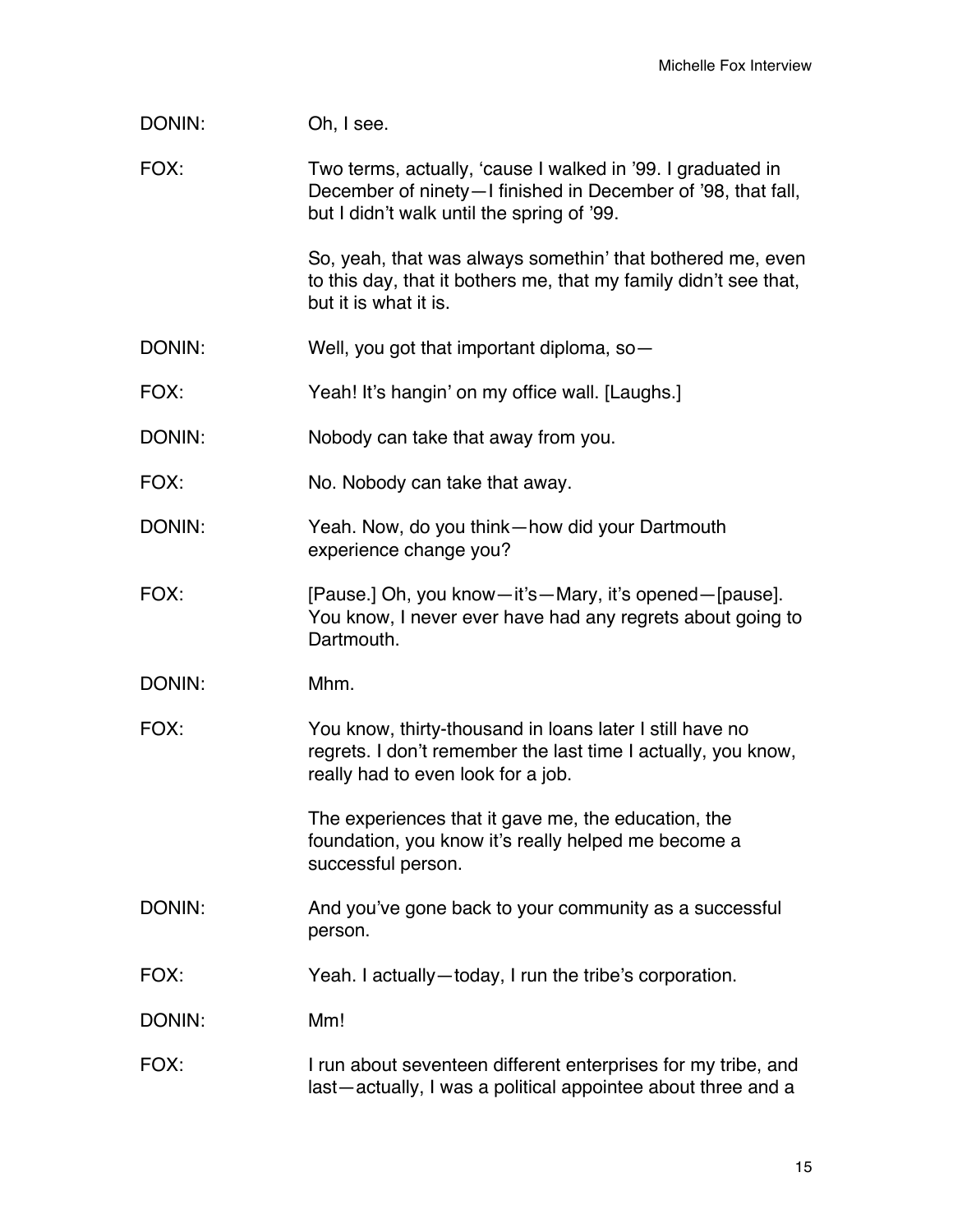| half years ago and I literally walked into an empty building |
|--------------------------------------------------------------|
| and today we have fifty-some employees, which is huge        |
| [chuckles] for a tribal community.                           |

- DONIN: So, what tribe do you belong to?
- FOX: I'm a member of the Fort Belknap Indian Community, the Gros Ventre tribe [Spells:] G-R-O-S-V-E-N-T-R-E. My mother is a Blackfeet Indian from the Blackfeet Reservation. I was enrolled in Fort Belknap and that's where I grew up, where my father's from.
- DONIN: Uh-huh.
- FOX: And that's where I identify most with. If anyone asks what I am, I always say that I am a Gros Ventre because that's what I feel. You know, that's where most of anything that I've ever known is, because I'm a Gros Ventre.

Actually married a Blood Indian from Canada. He's Blood, which is also Blackfoot. His mother's actually from the same reservation my mother's from.

DONIN: Uh-huh! But he's Canadian?

FOX: Yeah, he's Cana-—well, he's got dual citizenship, so.

DONIN: Yep.

FOX: Yeah.

DONIN: So, this experience you had at Dartmouth. It sounds like you made a commitment to come here and make it through no matter what—

FOX: Mhm.

DONIN: — despite a lot of hardships in terms of financing it—

FOX: Yeah.

DONIN: — — and getting through the four years. But the outcome has been a good one for you.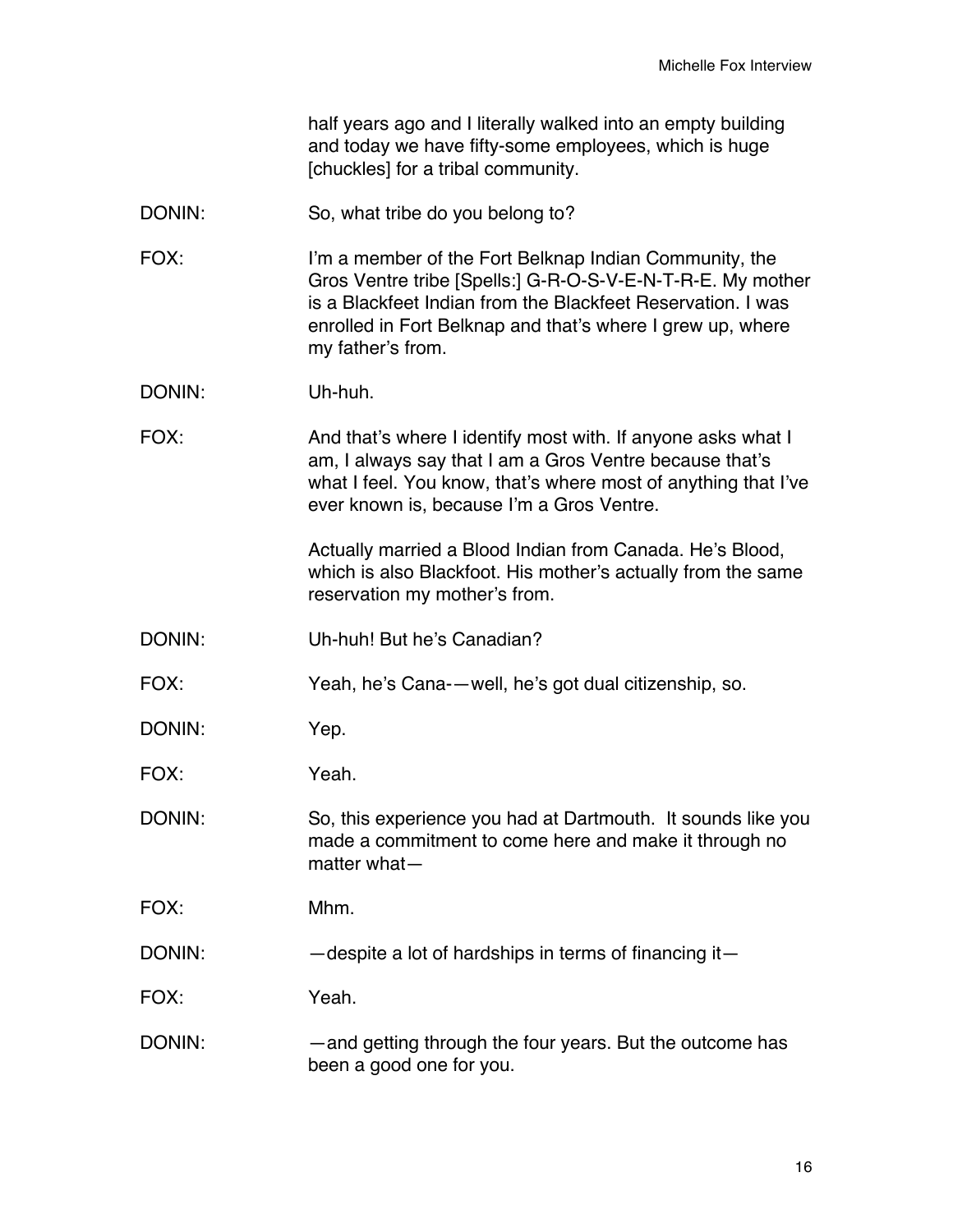| FOX:   | Yeah! I would never change anything. I guess even more so,<br>I think I probably would have tried to be more active at<br>Dartmouth in other things, you know in hindsight. But at that<br>time it wasn't that important to me. But, you know, just to get<br>more experiences.                                                                                                        |
|--------|----------------------------------------------------------------------------------------------------------------------------------------------------------------------------------------------------------------------------------------------------------------------------------------------------------------------------------------------------------------------------------------|
|        | You know, I've even changed a lot since I left there in terms<br>of, you know, I want my kids if they go on—which, if they go<br>on I don't know if they'd go on to Dartmouth, and that's not<br>important to me, but I would just hope that they would take<br>advantage of all the opportunities that they would, whether<br>they be socially or something to gain a new experience. |
|        | But because of my Dartmouth education, I've been able to<br>do a lot more for them. You know, give them a lot more<br>experiences. They know what it's like to go on a vacation. I<br>never did. [Chuckles.]                                                                                                                                                                           |
| DONIN: | Right. Right.                                                                                                                                                                                                                                                                                                                                                                          |
| FOX:   | They know what it's like-for example, my daughter was<br>struggling in math and so she goes to this - she's been<br>staying with-My mom now lives in Billings, Montana, which<br>is one of the bigger cities in Montana, so she's been able to<br>stay with her grandma and go to Sylvan [Learning Center]. I<br>would have never had that opportunity.                                |
| DONIN: | Uh-huh.                                                                                                                                                                                                                                                                                                                                                                                |
| FOX:   | You know, there's just things that I'm able to provide for my<br>children that had I not had this-[pause]-broadened my<br>horizons and had this experience, been able to make the<br>kinda money I do, I don't think that I woulda been able to do<br>that.                                                                                                                            |
| DONIN: | Mmm. And there's real value added to it that you've come<br>back to your community, to your reservation and improved<br>the lives of people around you as well.                                                                                                                                                                                                                        |
| FOX:   | Yeah, I mean there's fifty-some people that are working that<br>weren't working before, it's huge.                                                                                                                                                                                                                                                                                     |
| DONIN: | Right, right. And what would you say to members of your<br>reservation today who might approach you and ask you                                                                                                                                                                                                                                                                        |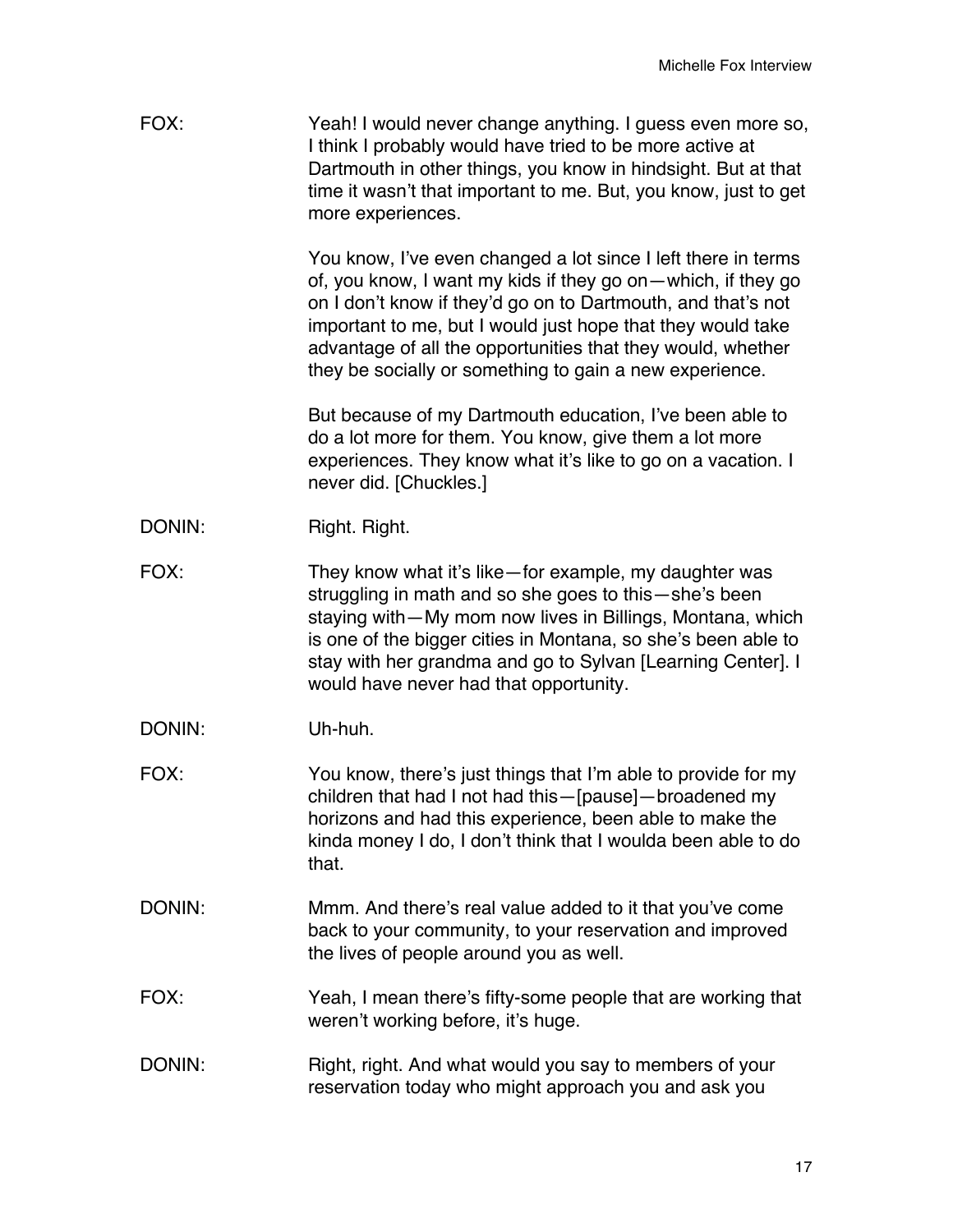about going to Dartmouth because of its connection with supporting Native Americans?

- FOX: Definitely. There's actually—there is a girl there right now—I can't, I think she's a '14 or '15, I can't—but she's there right now. Her name is—oh, what's her fir-—? I can't think of her first name. Her last name's Horseman. Meriah! That's her name. [Meriah Horseman '13] She actually came and she worked for me last year at the corporation, and that was pretty much why I hired her, is 'cause she was at, you know, she went, or she was going, to Dartmouth. So—
- DONIN: That's amazing!
- FOX: Yeah. I think she's like probably the second person from where we're from who went there.
- DONIN: The Dartmouth network is working.
- FOX: Yeah, yeah. [Laughs.] But, no, I would—you know, I don't have any regrets. Out of all of probably the schools in terms of their commitment to Natives and their support system for Native students, I think it's probably one of the best. And, you know, I haven't been anywhere else, but from what I've heard from people who went to Stanford and Harvard and maybe Cornell is similar, but you know, I have no regrets. No regrets at all. It was an opportunity and I took it, and I followed through and I finished. It was a good experience.

I do have a special place in my heart for Dartmouth. You know, when I think about it I don't think about, *Oh, I had to work so hard, it was so hard,* and I smile when I think about it. You know, I enjoy looking at pictures of, like, the Green. The different landmarks, the Green and the Baker tower and to know that I was a part of that and I was able to walk those halls and be able to be there and a part of that community for, you know, four years. That was an experience that a lotta people don't get, so.

DONIN: Right. Did you get involved politically at all, with any of the issues on campus while you were here? You probably didn't have time.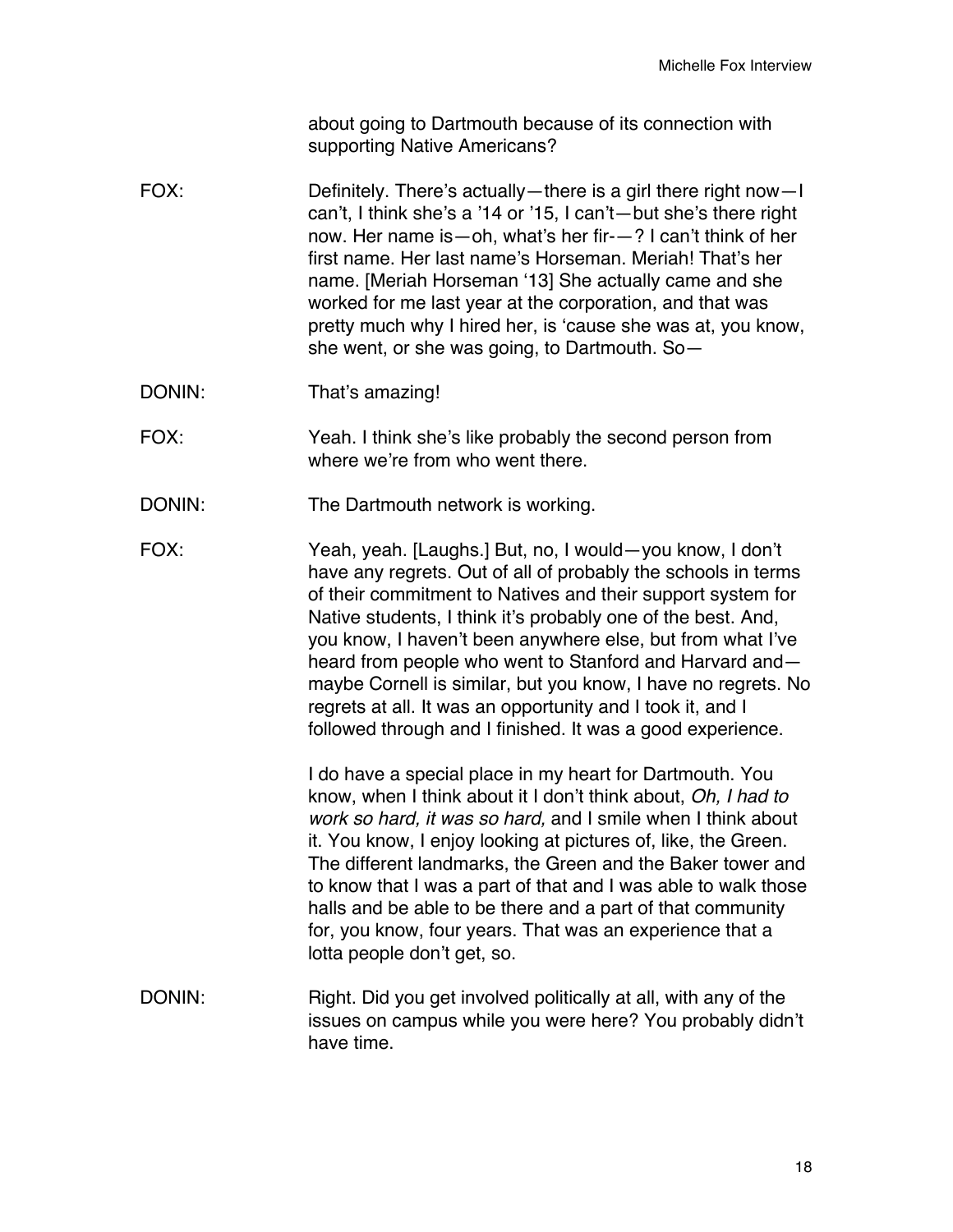FOX: Not really! No, that was never really my thing. No, huh-uh. No, that was—

DONIN: Yeah.

- FOX: You know, I just was prob'ly like a lot how I grew up, you know, I didn't—my parents weren't very… No, that never really was my thing. There definitely was things to be protesting about, but that just never really was my thing.
- DONIN: And, as you say, you were pretty occupied just getting through classes and—
- FOX: Yeah! I mean, to me, that was always, *Uhhh, I don't have time for that.* [Chuckles.] You know?
- DONIN: Right. Well I suspect your focus was stronger than a lot of your classmates who didn't have the financial responsibilities that you did.
- FOX: I felt like that, yeah. It was strong.
- DONIN: And, let's talk about the academics a little bit more. How did you find it, being in the classroom, other than that unfortunate experience you had in the seminar with the frat boys who were acting like jerks? Otherwise, did you feel well-prepared by your high school when you got here, other than that?
- FOX: No, I didn't. My first year I didn't—my first year I felt like I had to—you know, I didn't—my writing skills weren't as strong as they could've been and I felt like I had to work very hard, especially the first year. By the time I'd gotten to my third and fourth years it wasn't that bad [chuckles].

The class I remember that I *struggled* with—and it was kinda funny, I joke about it, I almost didn't graduate over it—it was art history. The only reason I took it is because I needed—it satisfied two requirements and it was one of the only classes that did that and I needed it to graduate. And I actually ended up taking it my last term at Dartmouth. And I almost failed that darn thing! [Laughter.] I ended up walkin' outta there with a D, just to be able to graduate. And, *god*, I earned that D. [Laughs.]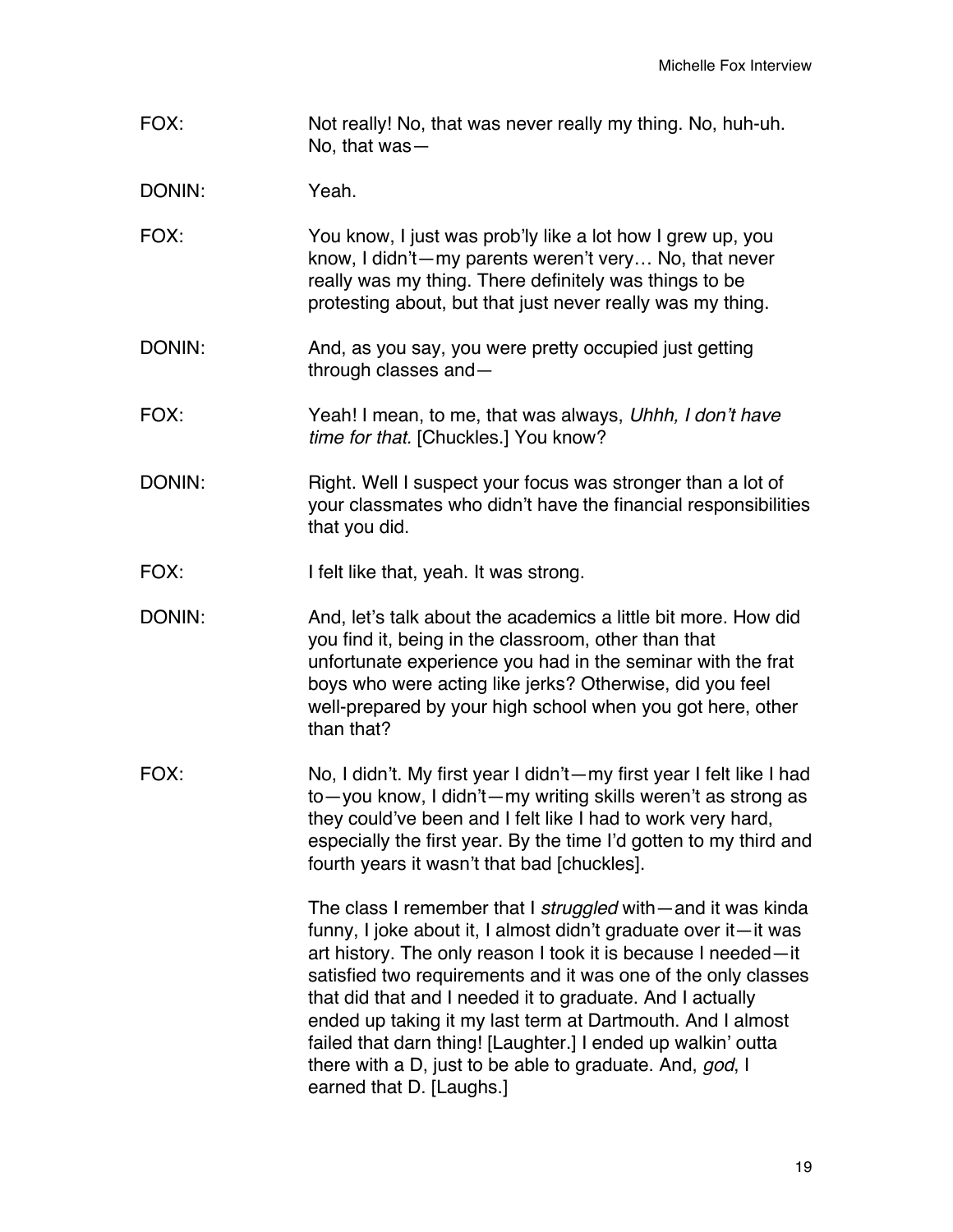|        | But, yeah, but in terms of overall academics, my first year<br>was the toughest, but I think that it was learning how to<br>survive and how to work in that environment, more so than,<br>you know, I'm not as smart or I'm not as-because I felt that<br>once I had—once I understood how to write a paper and how<br>to communicate, it'd gotten a lot easier. So.                            |
|--------|-------------------------------------------------------------------------------------------------------------------------------------------------------------------------------------------------------------------------------------------------------------------------------------------------------------------------------------------------------------------------------------------------|
| DONIN: | That's a common theme, talking to people, that their first<br>year it was really, as you say, it wasn't the fact of how smart<br>you were, it was learning how to perform as a student here,<br>how to write papers. How to $-$                                                                                                                                                                 |
| FOX:   | Yeah. And, you know, I'm actually in an MBA program right<br>now, it's an online program, and yeah [chuckles]. I was really<br>naïve. I was thinking, Oh, yeah, it's gonna be easy! And it<br>seems harder than when you're in a classroom setting<br>because you don't have an instructor. You just submit work<br>to these, must be, PhD candidates who don't have a whole<br>$lot$ to do $-$ |
| DONIN: | [Laughs.]                                                                                                                                                                                                                                                                                                                                                                                       |
| FOX:   | But it definitely prepared me.                                                                                                                                                                                                                                                                                                                                                                  |
| DONIN: | Now did you – do any of your professors or instructors stand<br>out as being particularly great or supportive? I mean, did you<br>have any $-$                                                                                                                                                                                                                                                  |
| FOX:   | Oh yeah! Yeah.                                                                                                                                                                                                                                                                                                                                                                                  |
| DONIN: | And were they—did you identify somebody as sort of a<br>mentor to you while you were here?                                                                                                                                                                                                                                                                                                      |
| FOX:   | Well, I had a couple. And, god, I feel bad because I can't<br>remember one professor's name out of the geography<br>department. I'm gonna have to look it up. I don't know if he-<br>I highly doubt he's still there.                                                                                                                                                                           |
| DONIN: | Uh-huh.                                                                                                                                                                                                                                                                                                                                                                                         |
| FOX:   | But, of course, Bruce Duthu-                                                                                                                                                                                                                                                                                                                                                                    |
| DONIN: | Oh, Bruce!                                                                                                                                                                                                                                                                                                                                                                                      |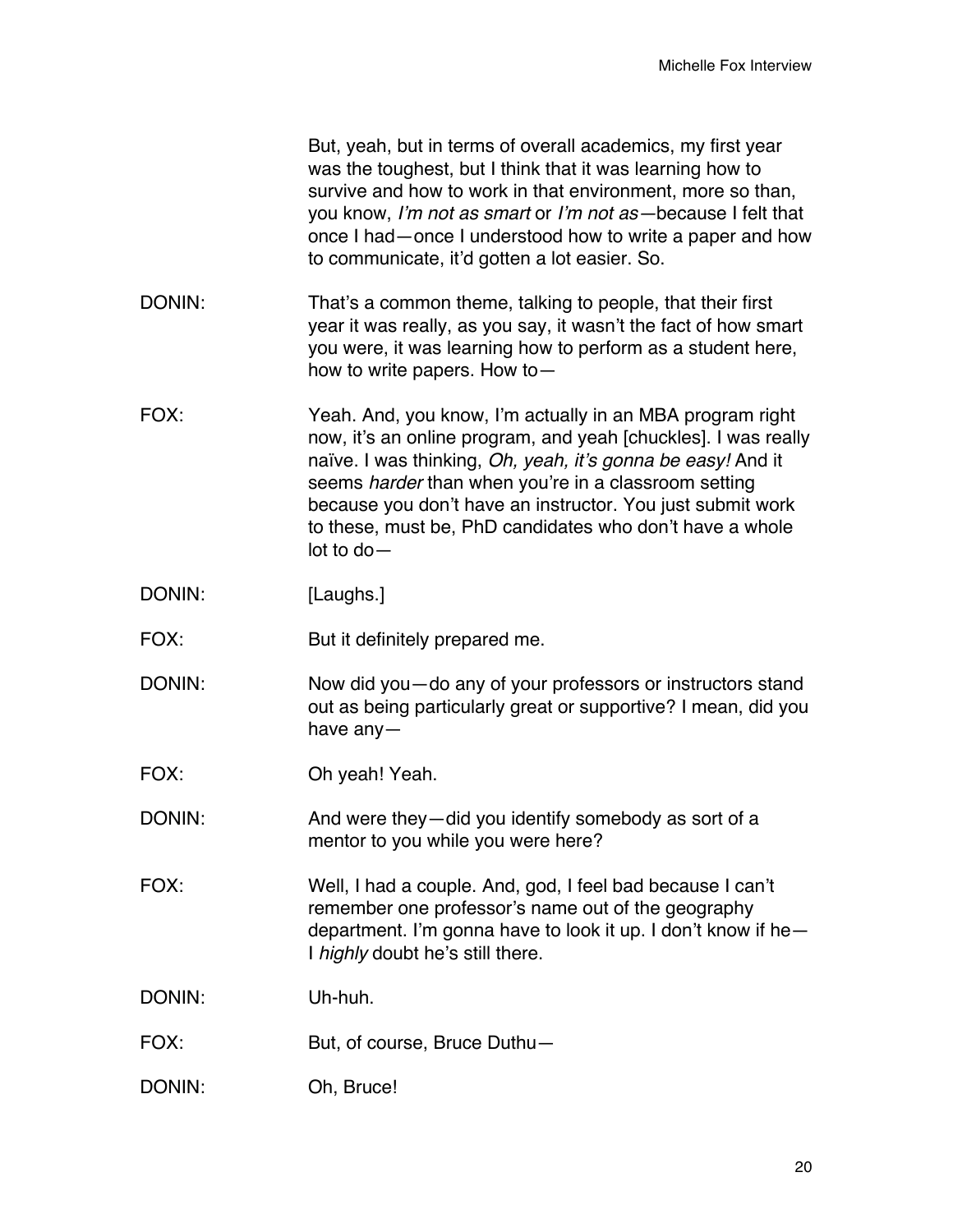| FOX:   | He was a-yeah, he was. Colin Calloway.                                                                                                                                                                                  |
|--------|-------------------------------------------------------------------------------------------------------------------------------------------------------------------------------------------------------------------------|
| DONIN: | Oh yeah! They're both here still, sure.                                                                                                                                                                                 |
| FOX:   | Yeah.                                                                                                                                                                                                                   |
| DONIN: | But that's-                                                                                                                                                                                                             |
| FOX:   | Frank Magilligan is a geography professor that—he was one<br>of my favorite.                                                                                                                                            |
| DONIN: | That's great!                                                                                                                                                                                                           |
| FOX:   | Yeah. I think there was—I think his name was George<br>Demko, I'm pretty sure.                                                                                                                                          |
| DONIN: | Oh, I know George Demko! Sure.                                                                                                                                                                                          |
| FOX:   | Yeah. And he was—was he the geography chair at one<br>point?                                                                                                                                                            |
| DONIN: | He prob'ly was at some point, yeah, yeah.                                                                                                                                                                               |
| FOX:   | And I'm pretty sure that was him. He was great. I really<br>enjoyed him. There's another one who's there, at Native<br>American Studies, he's from Canada - oh, what is his name?<br>God, and he's on my Facebook, too. |
| DONIN: | Uh-huh.                                                                                                                                                                                                                 |
| FOX:   | But definitely most of the NAS professors-                                                                                                                                                                              |
| DONIN: | Yeah.                                                                                                                                                                                                                   |
| FOX:   | -were good.                                                                                                                                                                                                             |
| DONIN: | And good not just in the classroom, but in terms of sort of<br>being accessible to you?                                                                                                                                 |

FOX: Oh, yeah! Yeah, definitely.

DONIN: That's great.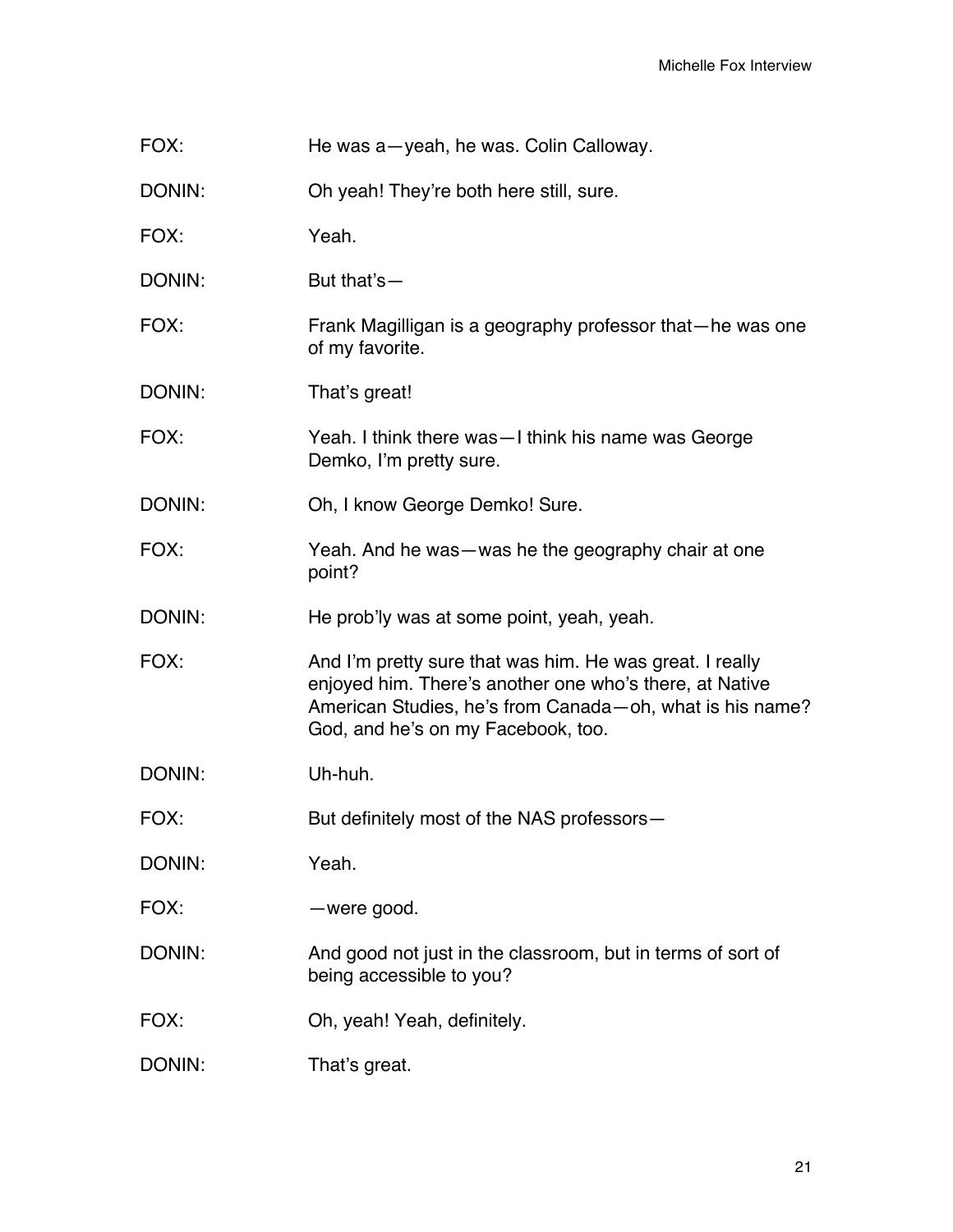So, you've come away with some friends and you've come away with some professors who are on your Facebook. I think that's a good sign.

| FOX:   | [Laughs.]                                                                                                                                                                                                                                                                             |
|--------|---------------------------------------------------------------------------------------------------------------------------------------------------------------------------------------------------------------------------------------------------------------------------------------|
| DONIN: | Despite the fact that you were so busy surviving here and<br>working.                                                                                                                                                                                                                 |
| FOX:   | Yeah, it was always about survival there. That was one<br>thing: it was always about survival.                                                                                                                                                                                        |
| DONIN: | Right. So, you said you were back about nine years ago?                                                                                                                                                                                                                               |
| FOX:   | Yeah, they had - I think it was some kind of Native alumni<br>event, and I can't even remember, but I was a part of that. I<br>was asked, and they flew about fifteen of us out there, the<br>actual alumni. And that was the last time I was back there,<br>and so-but yeah, it was- |
| DONIN: | Well, they had the - they celebrated the $40th$ anniversary of<br>the beginning of the Native American Program last fall.                                                                                                                                                             |
| FOX:   | Oh, okay. Okay, yeah, then that's probably-                                                                                                                                                                                                                                           |
| DONIN: | And Bruce put that together, and I guess they probably do<br>that every ten years, so you probably were back for the 30 <sup>th</sup> .                                                                                                                                               |
| FOX:   | That was probably what it was. Yeah.                                                                                                                                                                                                                                                  |
| DONIN: | Okay, Michelle, I think our test here, our test Skype interview<br>has worked out really well.                                                                                                                                                                                        |
| FOX:   | That's good. I'm glad I was able to help.                                                                                                                                                                                                                                             |
| DONIN: | Well, thank you so much, Michelle, for getting up so early in<br>the morning to do this!                                                                                                                                                                                              |
| FOX:   | Thank you. You have a great day.                                                                                                                                                                                                                                                      |
| DONIN: | It was great to meet you.                                                                                                                                                                                                                                                             |
| FOX:   | Bye-bye.                                                                                                                                                                                                                                                                              |